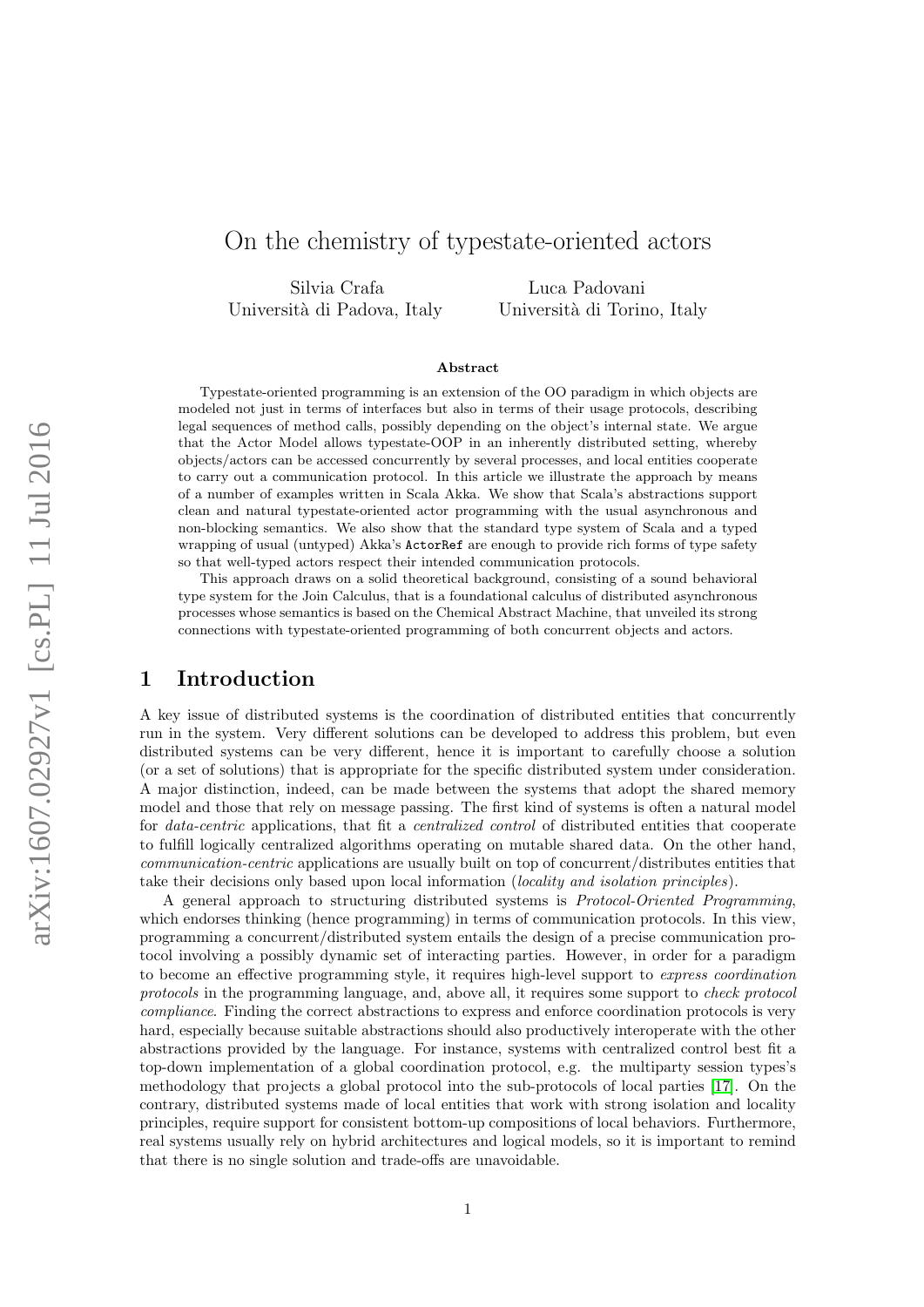In this article we study the application of the Typestate-Oriented Programming discipline to achieve protocol-oriented programming in an Actor System. Typestate-oriented programming (TSOP for short) [\[9,](#page-17-0) [2,](#page-17-1) [22,](#page-18-1) [13\]](#page-17-2) is an extension of the OO paradigm where objects are modeled not just in terms of interfaces but in terms of their usage protocols, describing legal sequences of method calls, possibly depending on the objects internal state. In [\[6\]](#page-17-3) we showed how TSOP can be statically enforced in the Objective Join Calculus, that is a calculus of concurrent objects equipped with a semantics based on the chemical abstract machine [\[12\]](#page-17-4). More precisely, we introduced a simple behavioral type theory that allows to describe and enforce structured object protocols consisting of possibilities, prohibitions and obligations. According to the chemical metaphor, programs are modeled as chemical soups of molecules (i.e., multisets of messages sent to objects) that encode both the current state of the objects and the (pending) operations on them. Moreover, reaction rules, corresponding to object's method definitions, explicitly specify both the valid combinations of state and operations as well as the state changes engendered by each operation.

In [\[7\]](#page-17-5) we put forward a couple of examples written with Scala Akka actors, showing that the actor programming model [\[16,](#page-18-2) [1\]](#page-17-6) bears strong similarities with TSOP we realized in the Objective Join Calculus, at least at the program level. The formal development of a behavioral type system for actors along the lines of [\[6\]](#page-17-3) is the subject of current work. Instead, in this article we further explore the implementation of TSOP in the context of Scala Akka, and even if a full implementation of the behavioral type discipline of [\[6\]](#page-17-3) requires a compiler extension, we demonstrate that exploiting the powerful typing support offered by Scala allows us to go a long way into checking protocol compliance solely using off-the-shelf development tools.

#### 1.1 Road map and summary of the contributions

The implementation of typestate-oriented actors is entirely illustrated by means of examples. We start by fully studying an object with a very simple usage protocol, but that is enough to display all the issues of the typestate discipline. This main running example is presented in stages so to separate the explanation of different ingredients, more precisely:

- in section 2.1 we draw on plain Akka actors, that are essentially untyped, thus in order to address protocol violations they have to resort to defensive programming by explicitly dealing with unintended messages;
- in section 2.2 we introduce the use of types to represent actor's interfaces and typed actor references to encapsulate references to stateful actors;
- in section 2.3 we resort to the explicit continuation-passing programming style to keep track of the dynamic change of the actors state;
- in section 2.4 we refactor the code so to just implicitly deal with continuations. We define a suitable monad that allows  $(i)$  to simplify the code of the user of a stateful actor, bringing better to light its logic,  $(ii)$  the compiler to check that a stateful actor will only receive intended messages at the intended state, (iii) and usage protocol to be completely encoded in terms of typed expressions;
- while in sections 2.3 and 2.4 we considered a stateful actor accessed by a single user, in section 2.5 we show that in order to scale the approach to the case of multiple concurrent users it is sufficient for the stateful actor to mix-in (a trait implementing) the semantics à la chemical abstract machine.

The final section 3 displays our TSOP approach at work on a more complex scenario. It shows that Scala Akka actors effectively support the definition of stateful actors that can dynamically change both their behavior and their interface. Moreover, the Scala type system is expressive enough to let the compiler check that a stateful actor will only receive intended messages at the intended states. Besides the absence of wrong messages, a full typing support for protocol-oriented programming would also require to detect violations of protocol obligations, that is to ensure that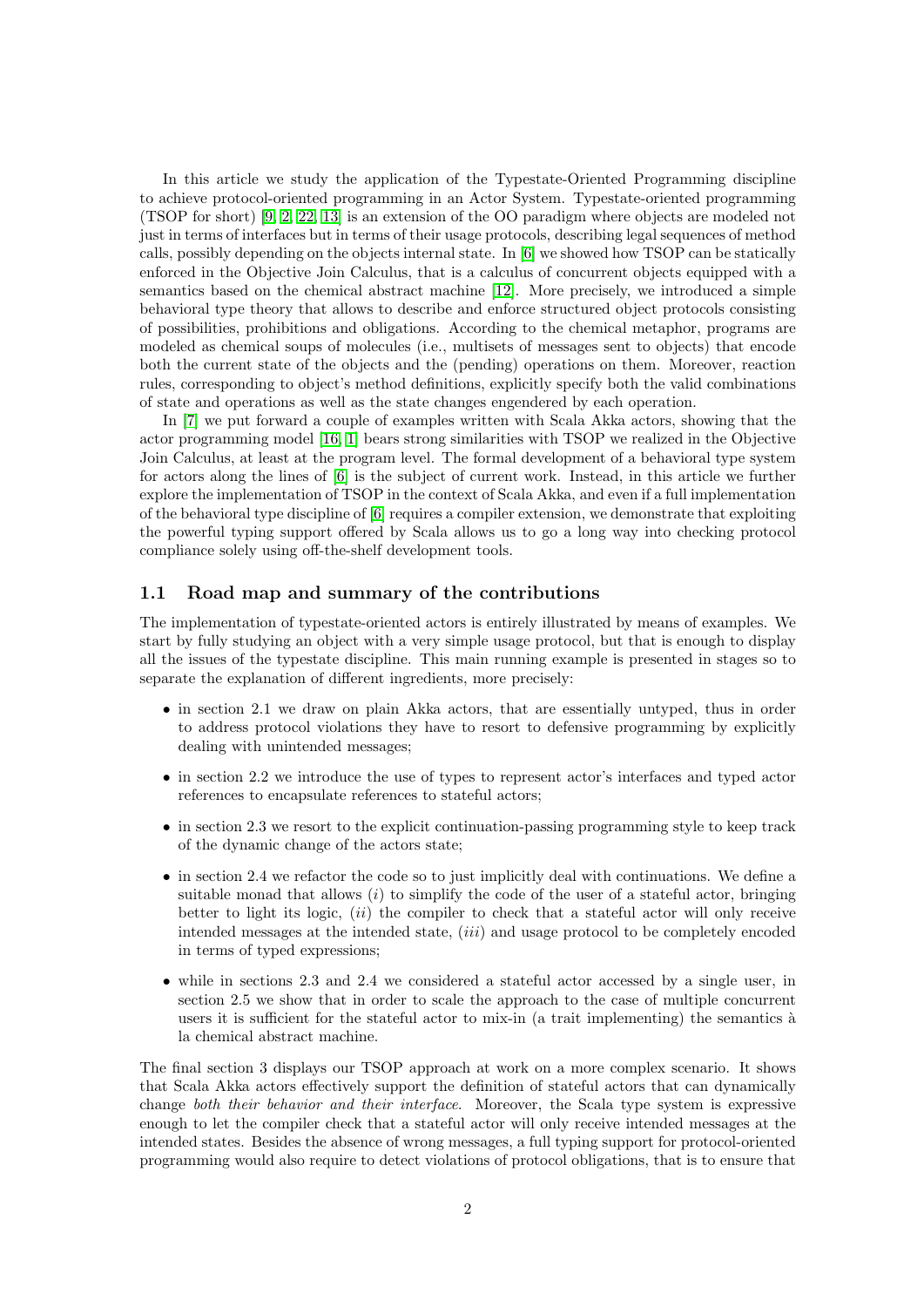all the intended messages are eventually sent. This property is captured by the behavioral typing studied in [\[6\]](#page-17-3) but the required linear types are beyond the expressive power of the current Scala type system.

All the code shown in the article is compatible with Scala 2.11.6 and Akka 2.3.4.

### 2 The 1-place Buffer

In this section we consider as a running example a buffer that can contain at most one value of a generic type T. The buffer provides just two operations:  $insert(x:T)$  and remove(), however since the buffer cannot hold more than a value, no two consecutive insert operations can be executed, and similarly no two consecutive remove operations. Such a usage constraint can be rephrased in typestate-oriented terms as the following protocol:

Buffer protocol: the buffer has two possible states, EMPTY and FULL. When in state EMPTY its *interface* only contains the operation insert  $(x:T)$ , whose execution moves the buffer to state FULL. When the buffer is in state FULL its interface only contains the operation remove(), whose execution moves it to state EMPTY. The initial state of the buffer is EMPTY.

### 2.1 Untyped Buffer Actor

Moving from the buffer's protocol above to the definition of a Buffer actor is straightforward: simply observe that actors can directly implement finite state machines (FSM) and the protocol above can be easily expressed as a FSM with two states EMPTY and FULL and two edges labeled insert( $x:T$ ) and remove() connecting one state with the other. We point out that we are not necessarily advocating the use of FSMs to express objects protocols, we use them here just as a mental bridge between protocol declarations and actor implementations.

The following code defines a generic Akka actor Buffer[T] that is intended to handle only the messages insert and remove, implemented as case classes. In particular, the actor defines two possible behaviors that correspond to the two possible buffer's states: EMPTY and FULL. Each behavior is a partial function (of type Receive as expected for Akka actor's behaviors) that only handles the single message that belongs to the interface of the corresponding state. Moreover, the state change engendered by the operations is obtained by using the actor's ability to change its current behavior by means of the become method. Finally, the definition of the receive method corresponds to setting the initial state of the buffer to EMPTY.

```
1 case class insert[T](value:T)
2 case class remove()
3
4 class Buffer[T] extends Actor {
5 def EMPTY:Receive = {
6 case insert(x:T) => context.become(FULL(x))
7 println("inserted "+x)
8 }
9 def FULL(x:T):Receive = {
10 case remove() => context.become(EMPTY)
11 println("removed "+x)
12 \quad \frac{1}{2}13 def receive = EMPTY
14 }
```
Even if the code above is typed, there is no type support to guarantee that:

1. no messages other than insert and remove are sent to the buffer.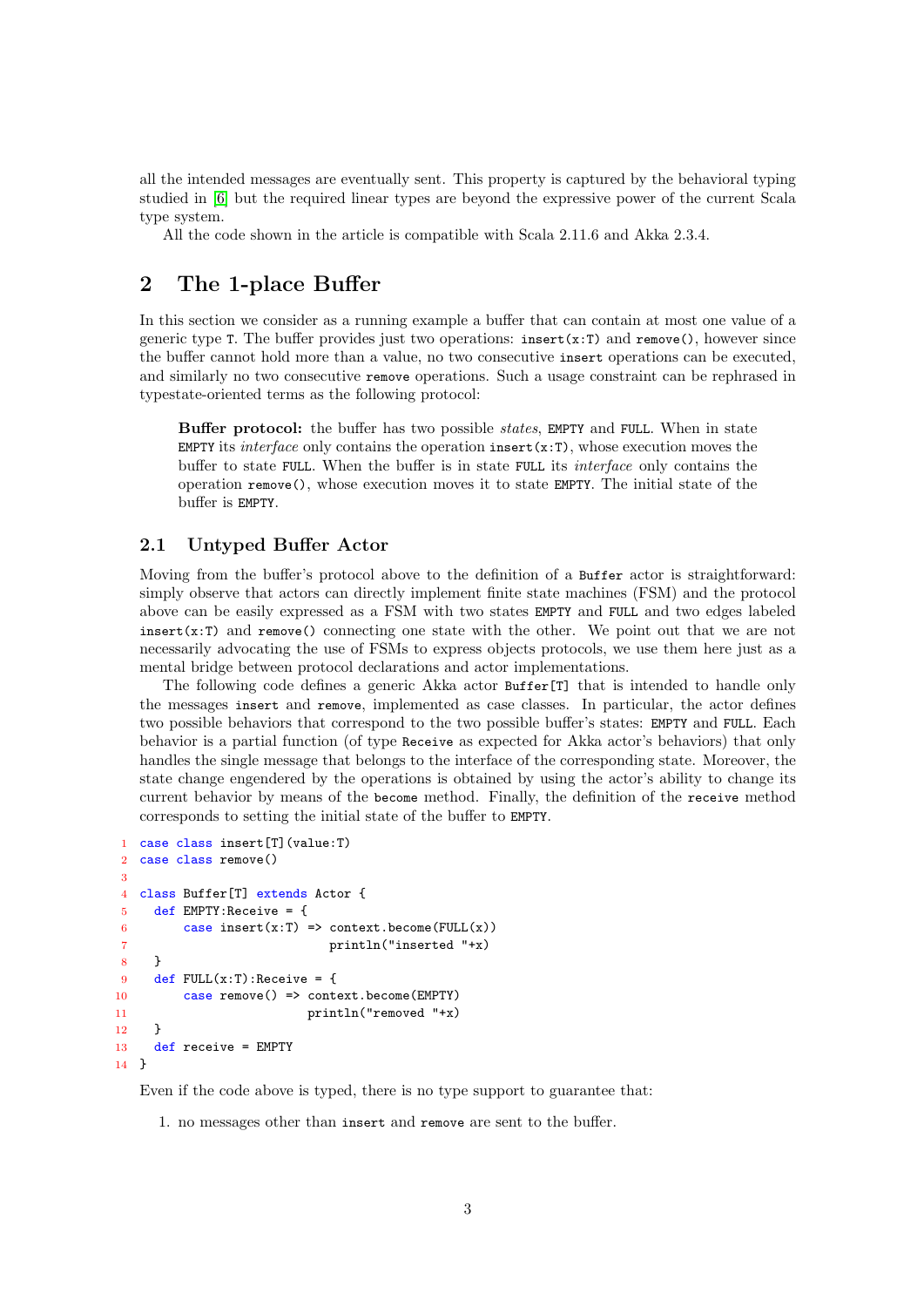2. the insert(v) message is sent only to an EMPTY buffer and the remove() message is sent only to a FULL buffer. Therefore, since each message makes the buffer switch state, insert and remove must be alternated.

Indeed, the following user code is well-typed even if it violates the intended buffer protocol:

```
1 val s = ActorSystem()
2 val buffer = s.actorOf(Props(new Buffer[Int]),"buff")
3 val user = s.actorOf(Props(new Actor{
4 buffer ! insert(4)
5 buffer ! remove()
6 buffer ! insert(10)
7 buffer ! insert(20) // the msg is received and silently discarded
8 buffer ! 4 // the msg is received and silently discarded
9 def receive = PartialFunction.empty
10 }))
```
The insert(20) message is indeed received by a buffer whose current behavior is the FULL(10) partial function, which is not defined on the insert case class. The default Akka's policy for actors that receive a message that is not handled by their current behavior is to wrap that message into an UnhandledMessage object and forward it to the actor system's event stream for logging. Therefore the reception of the unintended (logically wrong) messages insert(20) and 4 gets completely unnoticed by the user actor. By adopting a defensive programming strategy, we could enrich the Buffer class with an overriding of the unhandled(msg:Any) method inherited from the Actor class so to explicitly manage unintended messages. However, the aim of the TSOP approach is opposite: instead of protecting the buffer, it checks the user code and statically marks the sending of the wrong messages as untyped actions.

#### 2.2 Adding typed references

The first one of the two guarantees formulated above reminds the basic type safety property of OOP: in well-typed programs all the methods invoked on objects belong to the object's interface. In the context of actors there is no method invocation, but a message is passed as a parameter to the dispatching method, that in Akka is the method def !(msg:Any):Unit of the class ActorRef. However, in this scenario there is no way to link (and check) the actor's interface (i.e. the set of allowed incoming messages) with the types of the parameters of the dispatching method.

We then resort to the following solution: first of all we use the nominal type system of Scala to represent actors interfaces, then we wrap actor references of type ActorRef into instances of the TypedRef[T] generic class which provides a typed-version of the dispatching method with signature def tyTell(msg:T):Unit<sup>[1](#page-3-0)</sup>. In other terms, a wrapper of type TypedRef[T] encapsulates a reference to a stateful actor at state T, and provides a method that allows for the static checking of the correctness of the incoming messages. Observe that the TypedRef[-T] class is contravariant in its type parameter: indeed, let S be a sub-interface of T, then an actor of type TypedRef[S] can be safely substituted by an actor of type TypedRef [T] which is able to handle a superset of messages.

The following code applies this approach to the running example: let BufferInterf, ProduceInt and ConsumeInt be a hierarchy of empty traits corresponding to the interfaces assumed by the buffer in different states; their names remind that when in state EMPTY, resp. FULL, the buffer allows the production, resp. consumption, of an item. Accordingly, the case classes extend the suitable trait so that BufferInterf is the (super-)type of the buffer's messages. Let also buffer be a reference of type TypedRef[BufferInterf] built around the ActorRef spawned by the actor system upon creation of the Buffer actor (lines 15-16). Then the (typed-)invocation buffer tyTell(msg) will only compile if msg is one of the two intended messages insert or remove.

trait BufferInterf

#### 2 trait ProduceInt extends BufferInterf

<span id="page-3-0"></span><sup>&</sup>lt;sup>1</sup>The name stands for "typed Tell", since "tell" is the name of the Akka method identified by the symbol !.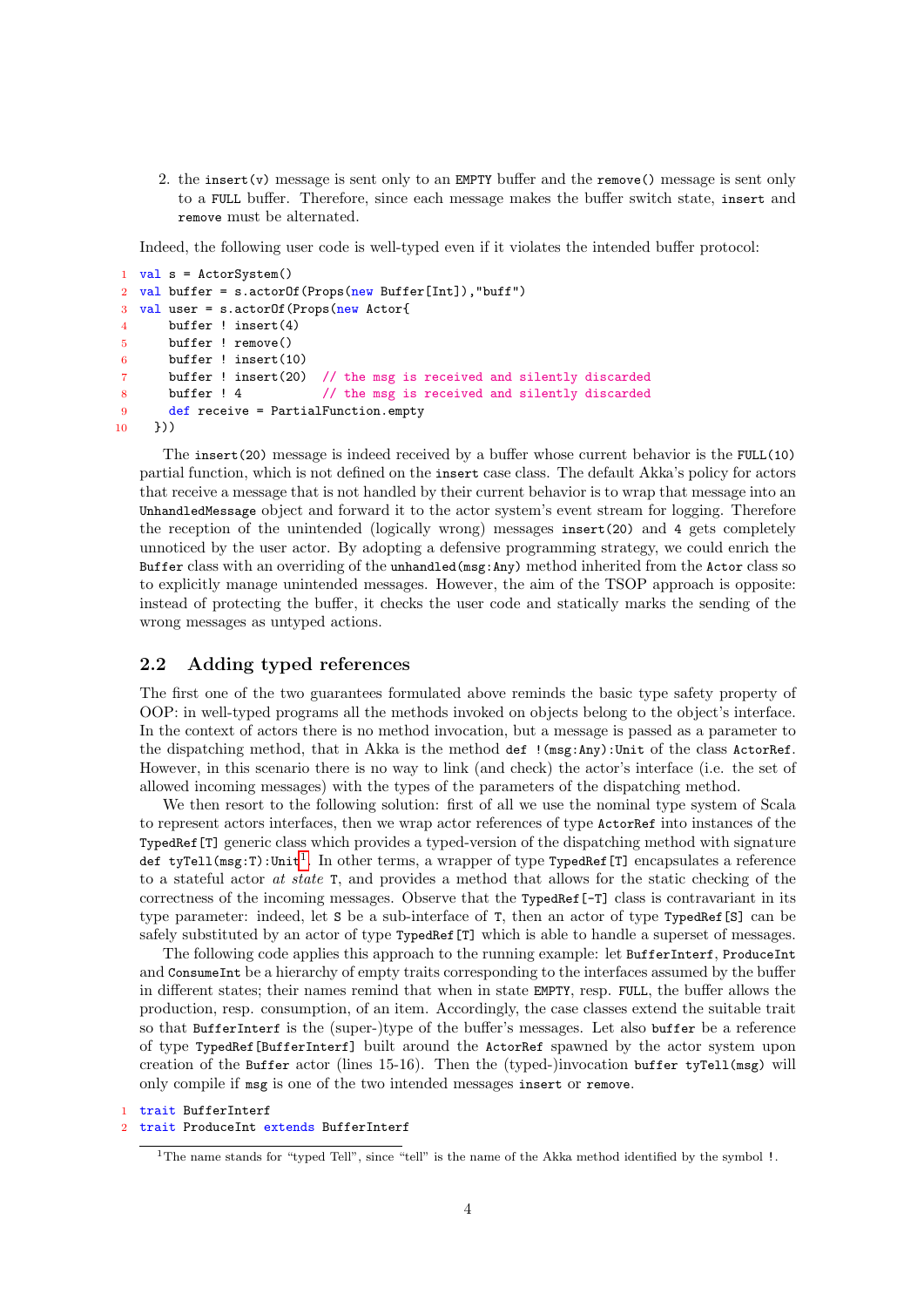```
3 trait ConsumeInt extends BufferInterf
4
5 case class insert[T](value:T) extends ProduceInt
6 case class remove() extends ConsumeInt
 7
8 class TypedRef[-T](r:ActorRef) {
9 def tyTell(msg:T) = r ! msg // add a layer of typing over usual send
10 }
11
12 class Buffer[T] extends Actor ... // defined exactly as in section 2.1
13
14 val s = ActorSystem()
15 val untypedBuffer = s.actorOf(Props(new Buffer[Int]),"buff")
16 val buffer = new TypedRef[BufferInterf](untypedBuffer)
17
18 val user = s.actorOf(Props(new Actor{
19 buffer tyTell insert(4)
20 buffer tyTell remove()
21 //buffer tyTell 4 does not compile
22 untypedBuffer ! 4 // compiles but the msg is silently discarded
23 buffer tyTell insert(10)
24 buffer tyTell insert(20) // compiles but the msg is silently discarded
25
26 def receive = PartialFunction.empty
27 }))
```
In the user code above we see the type checking in action to prevent unintended messages to be sent to a *typed actor reference*: line 21 does not compile since the invocation of the ty<sup>-</sup> method of the TypedRef[BufferInterf] class does not accept the parameter 4 which is not of type BufferInterf. On the other hand, nothing prevents to send the wrong message 4 to the buffer actor by using its untyped reference as in line 22. This kind of errors can be avoided by designing a proper encapsulation of the type ActorRef so that actor users can only handle typed actor references.

More importantly, line 24 above shows that the second guarantee required by the buffer protocol, that is the alternation of insert and remove, eludes the type checking: two consecutive insertions are well typed even if the second one gets silently discarded because it is received by a FULL buffer. This is not surprising since the information encoded in the types just refer to the buffer interfaces, but nothing expresses the state-change (possibly) provoked by the reception of a message. Furthermore, the initial buffer reference in line 16 could be better typed as an empty buffer, i.e. TypedRef[ProduceInt], since it initially accepts only insert messages. However, with such a type, no remove message can ever be passed to the tyTell method, even after an initial insertion that would have moved the buffer to the correct FULL state. What is really missing here is the buffer reference's ability to keep track of the dynamic change of its type/state between TypedRef[ProduceInt] and TypedRef[ConsumeInt]. Notice that statically we can only approximate these changes with a common supertype, i.e. TypedRef[BufferInterf], but we have seen that it is not enough. The alternative is to take a new reference, of the suitable type, each time the state has changed. This is what we will do in the next subsection resorting to the *Continuation-Passing* programming style.

It is important to observe that the combination of typed actor references and continuationpassing style is exactly (part of) the solution adopted by the Akka Typed [\[10\]](#page-17-7) experimental library available in the latest Akka release. Further major differences between our approach and that of Akka Typed will be presented in the next sections.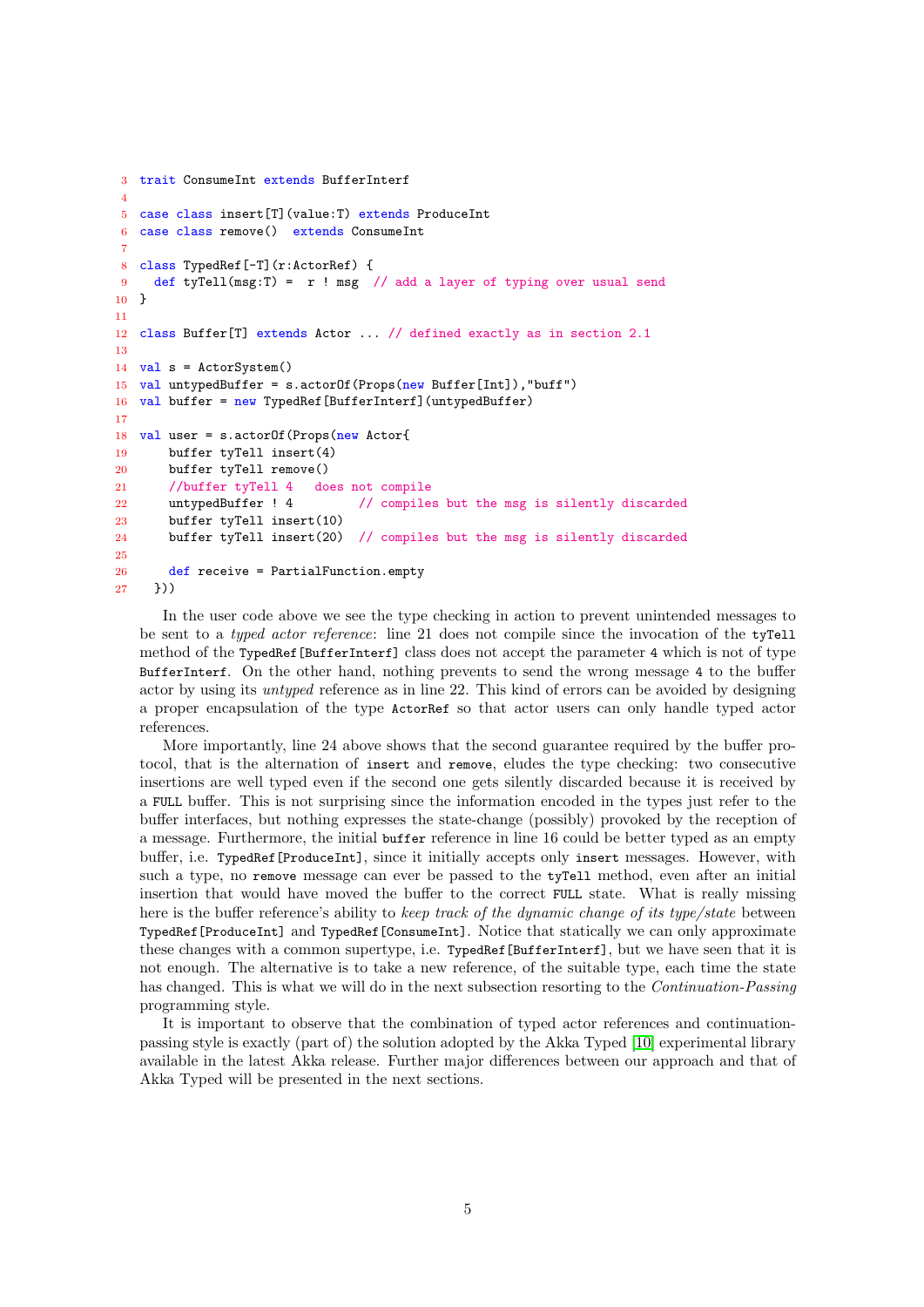#### 2.3 Tracking State Changes with Continuation-Passing Style

In order to keep track of the state changes caused by message reception, we let actors reply by sending to users a continuation reference, that is a reference to themselves typed at the new state that can be used to continue the interaction according to the rest (the continuation) of the protocol. Since in the actor model the communication is asynchronous, messages are enriched with an additional parameter replyTo referring to the actor that expects the corresponding reply message carrying the continuation.

Accordingly, in the code below the insert and remove case classes have the additional parameter replyTo of type ActorRef corresponding to the (not necessarily typed) user actor that is waiting for the continuation. Moreover, the additional case classes defined in lines 6-7 stand for the reply messages sending back to the user the (typed) continuations. More precisely, when the buffer receives an insert message it moves to the state FULL, hence its continuation, carried by the message insertReply, has type TypedRef[ConsumeInt]. Similarly, the reply to a remove request carries both the removed value and a continuation of type TypedRef[ProduceInt] standing for the buffer that moved to the state EMPTY.

```
1 // parameters replyTo correspond to Buffer users, it is sufficient
2 // to type them with ActorRef since we do not model their protocol
3 case class insert[T](value:T, replyTo:ActorRef) extends ProduceInt
4 case class remove(replyTo:ActorRef) extends ConsumeInt
5 // reply messages carry the buffer's continuation IN THE NEW STATE
6 case class insertReply(o:TypedRef[ConsumeInt])
7 case class removeReply[T](v:T,o:TypedRef[ProduceInt])
8
9 class Buffer[T] extends Actor {
10 def EMPTY:Receive = {
11 case insert(x:T,r) => context.become(FULL(x))
12 12 r ! insertReply(new TypedRef[ConsumeInt](self))
13 }
14 def FULL(x:T): Receive = {
15 case remove(r) \Rightarrow context.become(EMPTY)
16 r ! removeReply(x, new TypedRef[ProduceInt](self))
17 }
18 def receive = EMPTY
19 }
20
21 val s = ActorSystem()
22 val untypedBuffer = s.actorOf(Props(new Buffer[Int]),"buff")
23 val buffer = new TypedRef[ProduceInt](untypedBuffer)
24
25 val user = s.actorOf(Props(new Actor{
26 buffer tyTell insert(4,self)
27
28 def run(v:Int) : Receive = {
29 case insertReply(o) => o tyTell remove(self)
30 //o tyTell insert(9,self) does not compile
31 case removeReply(x,o) => if (v > 0){
32 o tyTell insert(v+4,self)
33 context.become(run(v-1))
34 } else println("done")
35 }
36 def receive = run(4)
37 }))
```
Compared to the previous implementation of the Buffer actor, the new definition takes care of the reply messages (lines 12 and 16). The user actor undergoes major changes: the initial buffer reference has type TypedRef[ProduceInt] (line 23) and represents an initially empty buffer. This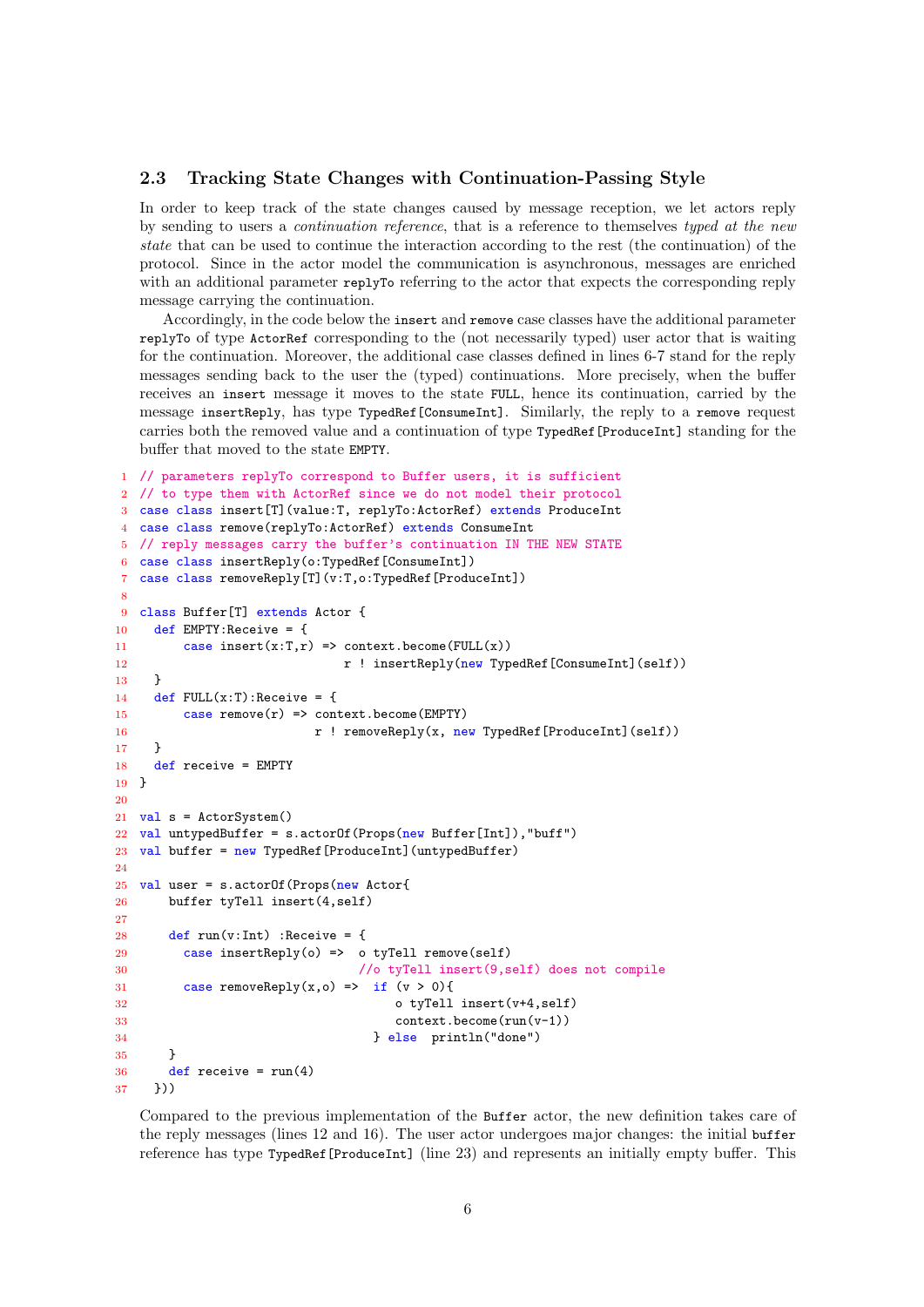reference is used *just once* by the user in line 26 to ask for the insertion of the integer 4. Subsequent references to the buffer are those bound by the parameter o of the reply messages (lines 29 and 31). Therefore, by rebinding the buffer object to new references as a result of sending a message, and by typing such new references with a type that describes the newly reached state, we can control that sequences of message invocations conform to the buffer's usage protocol, provided that each reference is used at most once.

For instance, sending in line 29 an insert message to the reference o would not compile since the compiler knows that the type of the variable o is TypedRef[ConsumeInt]. For the same reason also the expression in line 30 would not compile, even if it follows a remove request. On the other hand, two successive calls o tyTell remove(self); o tyTell remove(self) would be well typed even if they do not respect the buffer protocol, and similarly invoking tyTell insert(0,self) on the reference buffer instead of o in line 29 would not be prevented by the compiler. The point is that in order to enforce protocol compliance, it is important to ensure that a reference (to a typestate actor) is used at most once.

The behavioral type system developed in [\[6\]](#page-17-3) statically checks the linear usage of typed object references, however this is beyond the capabilities of the standard Scala type system. Therefore, in order to enforce an affine usage of typed references, that is at most one call of the tyTell method, we could enrich the TypedRef class with an *affine flag* and transform an affinity violation, i.e., a logical error, into a runtime error. For the sake of completeness we show below the corresponding definition, but we do not assume it in the rest of the paper.

```
1 class TypedRef[-T](r:ActorRef) {
2 private var used = false
3 def tyTell(msg:T) = \{4 if (!used) { used = true; r ! msg }5 else {println("affinity violation"); throw new Exception{}}
6 }
7 }
```
We finally comment on the difference between this approach and that of Akka Typed actors. As we said above, this module provides both typed actor references (which are instances of the ActorRef<sup>[-T]</sup> class) and a continuation passing programming style. Type safety guarantees [\[5\]](#page-17-8) that in well typed programs an actor of type ActorRef[T] will only receive messages of type T. However, a key assumption/constraint of Akka Typed actors is that they can dynamically change their behavior only as along as the new behavior still handles all the messages handled by the previous one. For instance, the 1-place buffer should handle both insert and remove messages in both states EMPTY and FULL. In other words, the buffer must be prepared (i.e., programmed) to receive messages that arrive when it is in the wrong state. Here we are instead claiming that it is possible to define typestate-oriented actors whose behaviors are defined only on messages that are meaningful in the corresponding state.

We will further discuss Akka Typed constraint in later sections; we conclude observing that even in the Akka Typed module there is no support to statically check whether the program violates the continuation-passing style by re-using an "out of date" reference. So, like in the code above, it is responsibility of the programmer to use at most once a typed reference that is subject to a state/type change.

#### 2.4 Simplifying the Code with the Continuation Monad

Adopting the continuation-passing style allows stateful actors to take advantage of type checking, but it entails a more involved user code. Explicit use of reply messages carrying continuations might be useful to correctly combine the protocols of two (or more) interacting stateful actors. However, in simple cases where a stateful actor is accessed by a single user, it would be useful to simplify the user code and bring to light its logic. Indeed, looking at the user code shown in the previous subsection it is not immediate to understand that the actor is alternating insert and remove requests.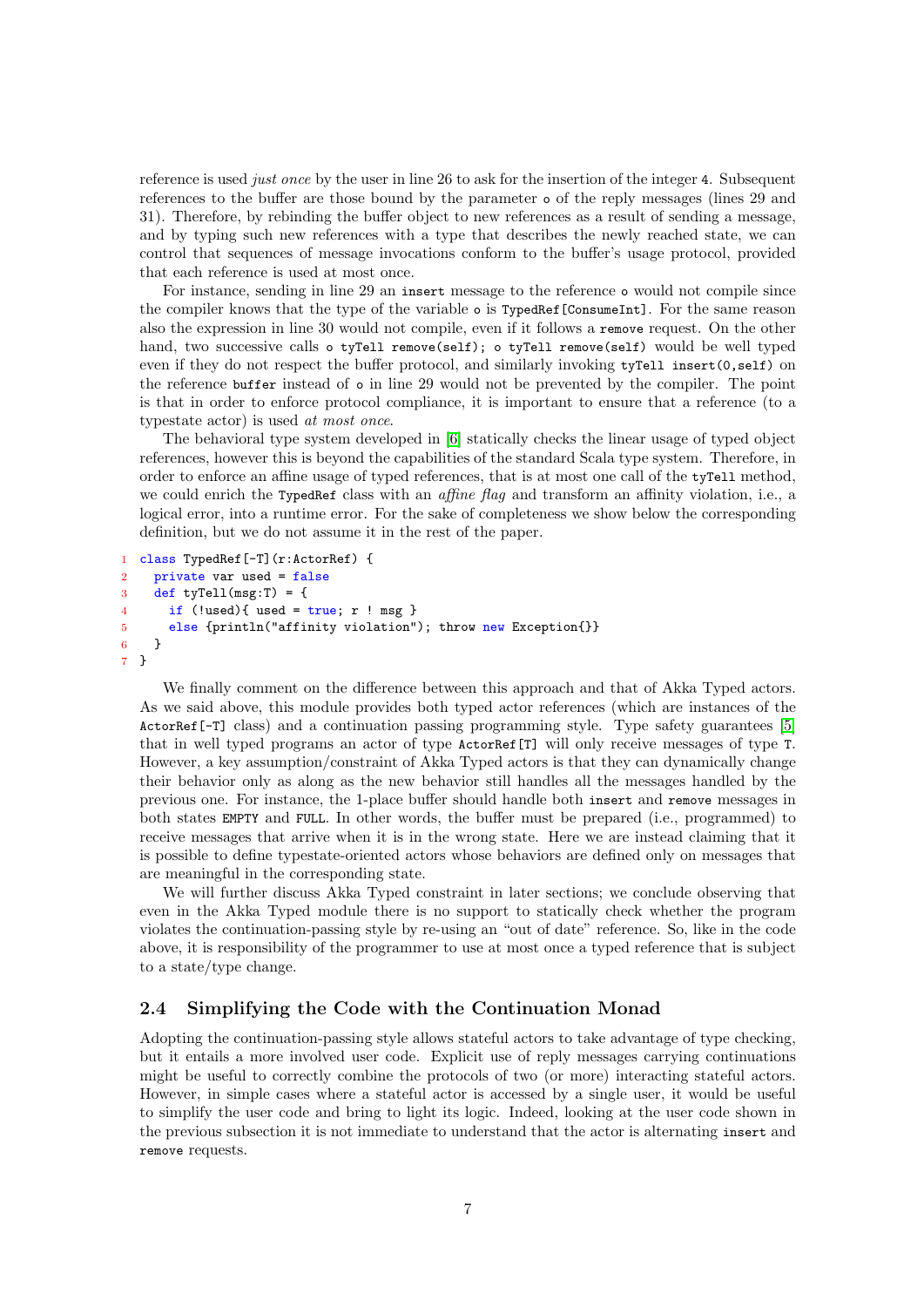In this section we illustrate how to simplify the code accessing a stateful actor by encapsulating continuations into a monad. We start by showing the refactoring of the code of a user that alternates insert and remove requests to a 1-place buffer:

```
1 val user = s.actorOf(Props(new Actor{
2 for { o <- buffer tyTell insert(0)
3 o <- Buffer.afterInsert(o) tyTell remove()
4 o <- Buffer.afterRemove(o) tyTell insert(2)
5 o <- Buffer.afterInsert(o) tyTell remove()
6 o <- Buffer.afterRemove(o) tyTell insert(4)
7 o <- Buffer.afterInsert(o) tyTell remove()
8 } yield println(" END ")
\overline{9}10 def receive = PartialFunction.empty
11 }))
```
This code is very similar to that in the untyped case, but it heavily builds on typed continuations, which are hidden within the monad but are still enforcing type safety. Messages insertReply and removeReply are not needed anymore, and the code adopts the for-notation offered by Scala to work with monads. The monad we define below makes use of futures so that the code above has the asynchronous and non-blocking semantics that is distinctive of actors, and the code style is reminiscent of Scala concurrent programs that use futures.

First of all, observe that by using the same variable o for each binding in lines 2-7, we reduce the risk (still not checked by the compiler) of using an out-of-date reference. Similarly, it is easier to spot whether the reference buffer is used only once in line 2. On the other hand, as we will explain below, the user code needs explicit type-enforcements, that have been encapsulated in the methods afterInsert and afterRemove.

The main ideas of this approach can be summarized as follows:

- 1. we have already observed in Section 2.2 that it is essential for types to somehow encode information about the state changes (possibly) provoked by the reception of messages. In Section 2.3 such information is encoded by the reply messages, e.g., the definition case class insertReply(o:TypedRef[ConsumeInt]) links the insert message with the ConsumeInt interface assumed by the buffer in the next state FULL. Here we get rid of reply messages, and we rather define a *usage protocol expression* that directly encodes the state transitions involved by the actor protocol. More precisely, a protocol expression is a function associating the next state, i.e. the typed continuation, to each message in the actor's interface (lines 27-38 below).
- 2. Instead of TypedRef[T] we use a richer actor wrapper ProtRef[T], which encapsulates both a reference to a stateful actor at state T and the usage protocol expression of such actor. The actor's protocol is indeed inspected in the new definition of the tyTell method, that now returns an object of type Continuation which encapsulates the next state that will be assumed by the actor upon reception of the message passed as parameter to tyTell (lines 13 and 15 below).
- 3. The abstract class Continuation has an abstract type member NextState and encapsulates a promise and a paired future holding a value of type ProtRef[NextState]. The pair (promise, future) allows the usual asynchronous and non-blocking semantics: the user of the actor sends a message and immediately obtains a future (as a continuation reference), that will be asynchronously completed by the actor which fulfills the corresponding promise upon handling the received message.

More precisely, when the user invokes  $\text{tyTell}(\text{msg})$ , the actor protocol is inspected and a pair (promise, future) of the suitable "next type" is created (see line 13 and the definition of the protocol expression in lines 27-38 below). Then the promise is forwarded to the actor to be completed (line 14), while the continuation is returned to the caller, that is to the user (line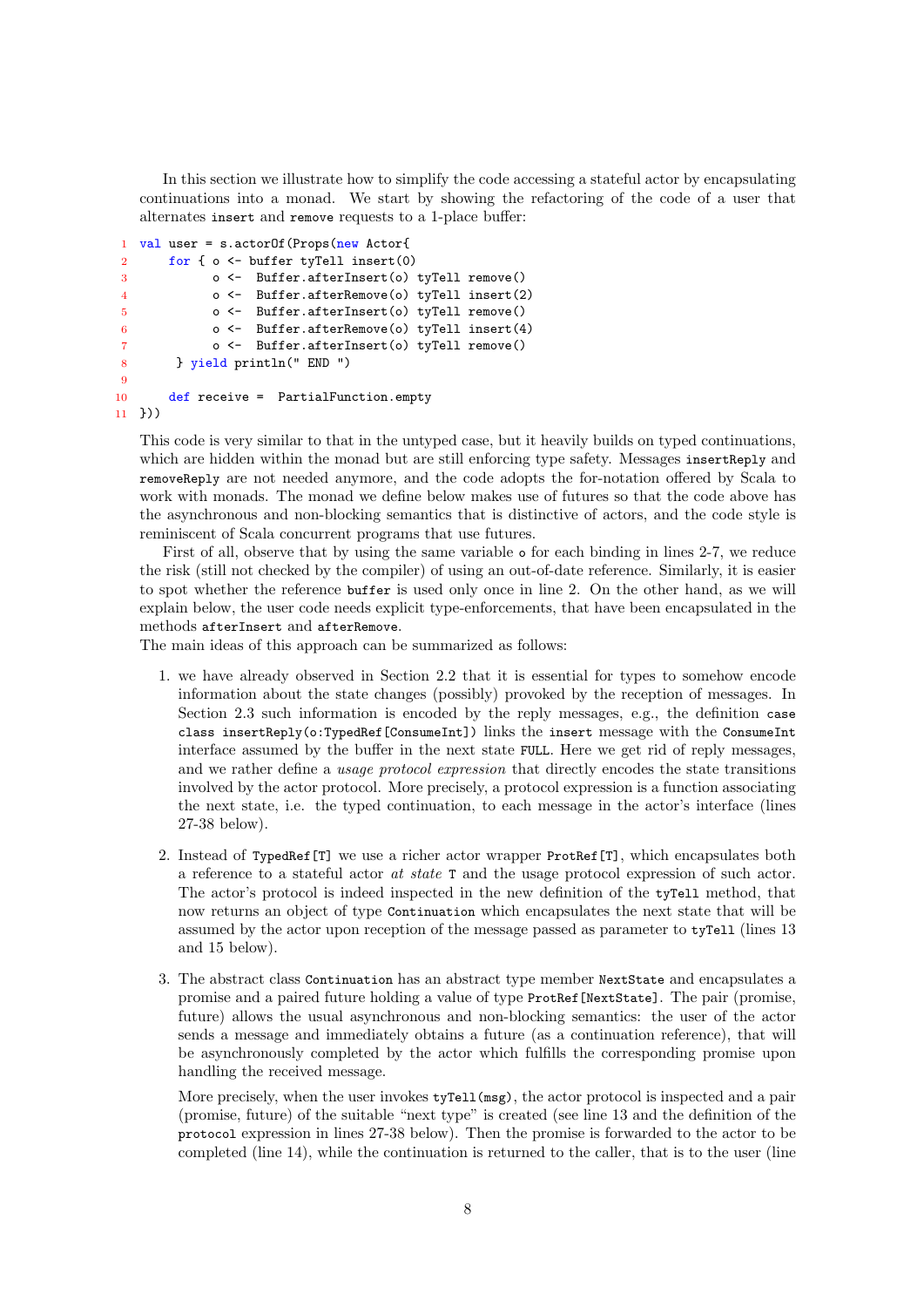15). Since the Continuation class is implemented as a monad on top of the Future[T] monad (lines 6-8), the user can deal with the returned object using the simple for-notation that is common in Scala programming with futures.

```
1 abstract class Continuation {
2 type T // T stands for the Next State
3 val p:Promise[ProtRef[T]]
4 val f:Future[ProtRef[T]]
5
6 def map[S](fun: ProtRef[T] => S) : Future[S] = { f map fun }
7 def flatMap[S](fun: ProtRef[T] => Future[S]) :Future[S] = { f flatMap fun }
8 def filter(pred: ProtRef[T] => Boolean):Future[ProtRef[T]] = { f filter pred }
9 }
10
11 class ProtRef[-T](r:ActorRef, protocol: T=>Continuation) {
12 def tyTell(msg:T) :Continuation = {
13 val cont=protocol(msg) // returns a Promise of suitable type
14 r!(msg,cont.p) // r will complete the promise p
15 return cont
16 }
17 }
18
19 trait BufferInterf
20 trait ProduceInt extends BufferInterf
21 trait ConsumeInt extends BufferInterf
22
23 case class insert(value:Int) extends ProduceInt // for simplicity just Int values
24 case class remove() extends ConsumeInt
2526 object Buffer { // protocol for a buffer whose user alternates insert and remove
27 def protocol : BufferInterf => Continuation = {
28 case insert(v) => new Continuation {
29 type T= ConsumeInt
30 val p=Promise[ProtRef[ConsumeInt]]
31 val f=p.future
32 }
33 case remove() => new Continuation {
34 type T=ProduceInt
35 val p=Promise[ProtRef[ProduceInt]]
36 val f=p.future
37 }
38 }
39 def afterInsert[U](o:ProtRef[U]):ProtRef[ConsumeInt] = o.asInstanceOf[ProtRef[ConsumeInt]]
40 def afterRemove[U](o:ProtRef[U]):ProtRef[ProduceInt] = o.asInstanceOf[ProtRef[ProduceInt]]
41 }
```
The definition of the Buffer actor must then be modified so that instead of sending reply messages the message handler completes a promise. Notice also that, because of the new definition of the tyTell method, the buffer's incoming messages are pairs made of a message tag and the specific promise instance to be completed (lines 3 and 8 below). The injection of the explicit type of the promise variable p in lines 3 and 8 is needed to typecheck the promise completion in lines 5 and 10, on the other hand, a warning is produced by the compiler since the type argument of the generic class Promise gets unchecked because it is eliminated by type erasure. Anyway, the correct type parameter to inject in lines 3 and 8 can be automatically deduced from the buffer's protocol definition, i.e. the Buffer.protocol function defined in the companion object (lines 27-38 of the code above).

class Buffer extends Actor {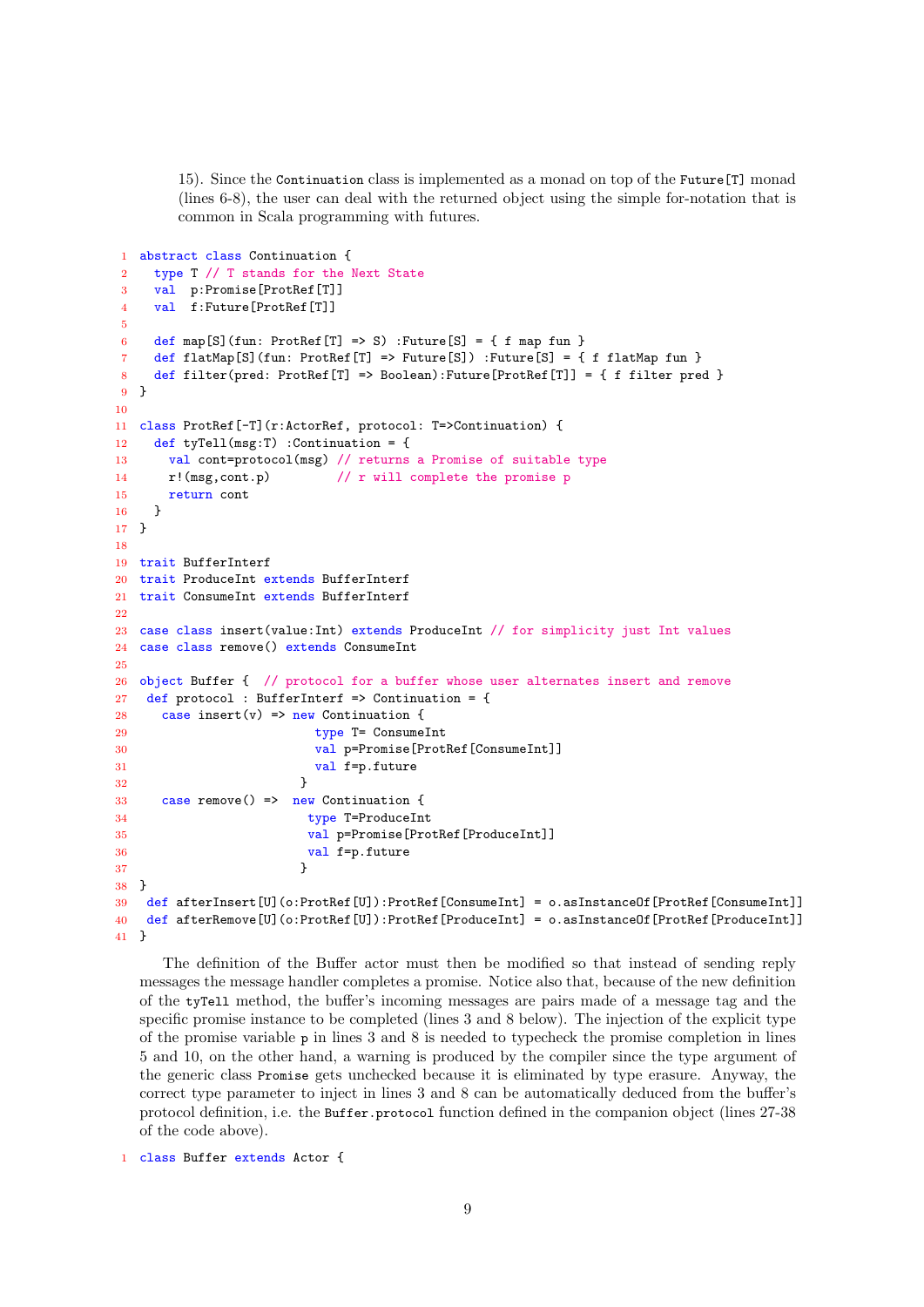```
2 def EMPTY :Receive = {
3 case (insert(x),p:Promise[ProtRef[ConsumeInt]]) =>
4 context.become(FULL(x))
5 p success new ProtRef[ConsumeInt](self,Buffer.protocol)
6 }
7 def FULL(x:Int): Receive = {
8 case (remove(),p:Promise[ProtRef[ProduceInt]]) =>
9 context.become(EMPTY)
10 p success new ProtRef[ProduceInt](self,Buffer.protocol)
11 }
12 def receive = EMPTY
13 }
```
For the sake of completeness, we show the program code that completes the definition of the user actor shown at the beginning of this section:

```
1 val s = ActorSystem()
2 val untypedBuffer = s.actorOf(Props(new Buffer), "buffer")3 val buffer = new ProtRef[ProduceInt](untypedBuffer,Buffer.protocol)
  val user = \dots as above...
```
Summary of the TSOP guarantees actually enforced by typing. The advantages of the approach we described in this section can be summarized as follows:

- $\bullet$  the buffer is truly implemented as a type-stateful object:  $(i)$  each state corresponds to an actor behavior that handles only the messages that belong to the interface assumed in that state, and  $(ii)$  state transition is achieved by changing the current behavior (by means of become) and using a typed wrapper corresponding to the interface assumed in the new state;
- the user code has a clean logic and its compilation guarantees that the buffer will only receive the intended messages at the intended state. For instance, two consecutive remove requests would result in the ill-typed expression Buffer.afterRemove(o) tyTell remove() that is rejected by the compiler.

It is worth observing that the type casts provided by the methods Buffer.afterInsert and Buffer.afterRemove are inevitable because the compiler can only statically assume that the continuation returned by an invocation of the tyTell operator has an abstract type, therefore a type-coercion is needed. The definition of the tyTell method ensures that the actual type of the returned object is correct because it has been deduced from the usage protocol, hence no type-cast error will occur at runtime. Removing these casts requires implementing a specific static analysis; however our solution keeps the code clean by resorting to so-called Phantom Types<sup>[2](#page-9-0)</sup>.

• most of the code of the given program can be automatically generated from the specification of the intended buffer protocol. In our code the protocol is made of  $(i)$  a hierarchy of empty traits that encode interfaces,  $(ii)$  a set of case classes defining the messages belonging to these interfaces, and  $(iii)$  a function expressing the state transitions entailed by message reception. Ideally, TSOP programmers could define object protocols using some other more declarative language, e.g. UML sequence diagrams, FSMs or CFSMs as in [\[19\]](#page-18-3) or even using a specific type language as in [\[6\]](#page-17-3), and the translation into typed code analogous to the one above could be automatically generated. We leave this subject for future developments.

#### 2.5 A typestate-based buffer with multiple concurrent users

So far we have considered a rather simple scenarion in which a stateful actor is accessed by a single concurrent user. Ensuring that a stateful object only receives the intended messages at the

<span id="page-9-0"></span><sup>2</sup> see for instance https://blog.codecentric.de/en/2016/02/phantom-types-scala/ or http://ktoso.github.io/scalatypes-of-types/#phantom-type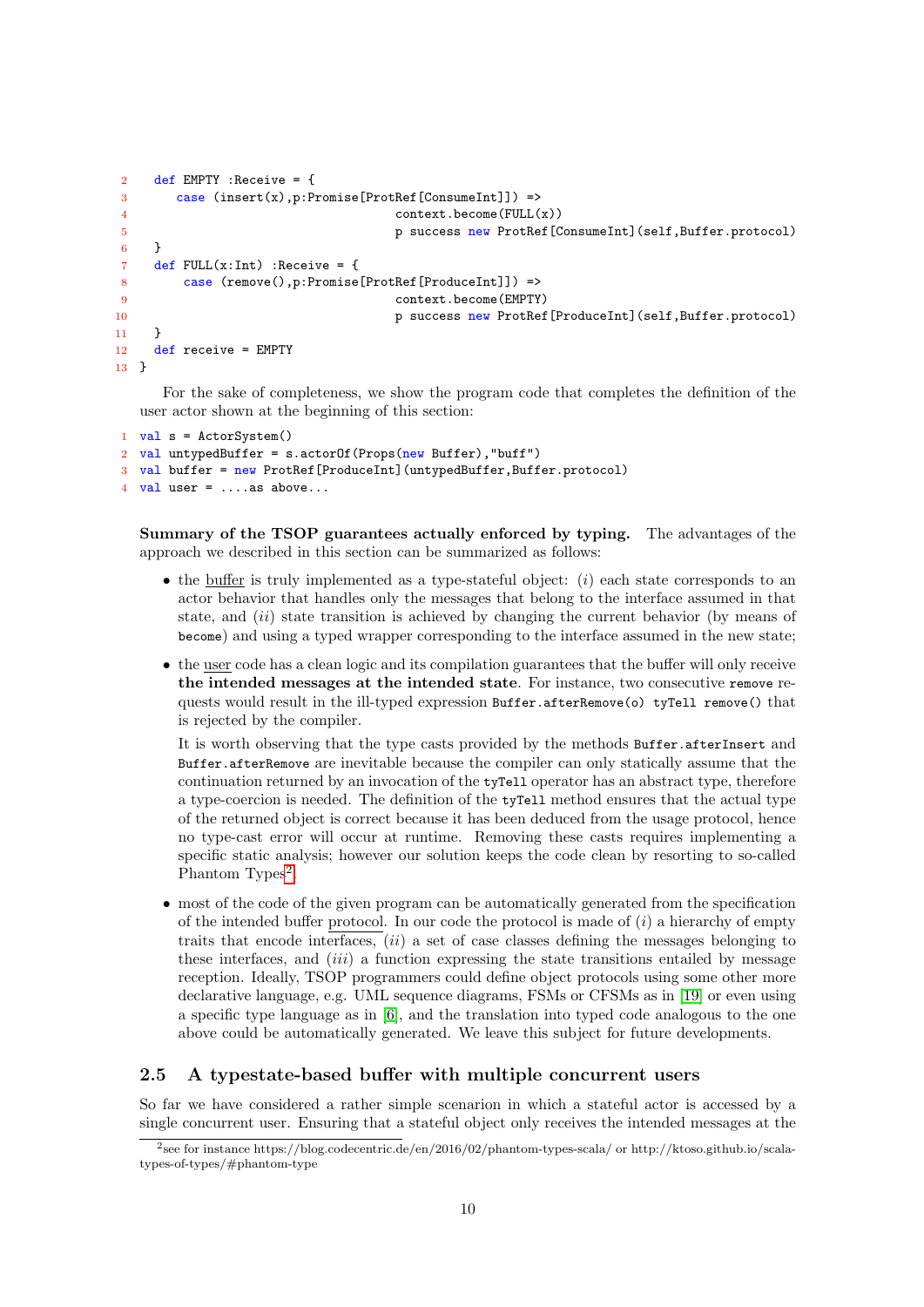intended states is much more difficult when the object is aliased or shared [\[4,](#page-17-9) [8\]](#page-17-10). For instance, if the empty buffer is initially shared by two users and the first user fills it with a value, it causes the buffer to move to the FULL state thus disabling the insertion that could have been concurrently requested by the second user. However, if the first user later on removes the inserted value, the concurrent insertion requested by the second user could be only temporarily disabled, since the buffer eventually gets back to the EMPTY state.

In other terms, in a concurrent (and asynchronous) setting, an actor must be prepared to receive messages that correctly belong to its protocol even if the actor is not in the appropriate state yet. Dealing with this scenario is indeed the main reason why the Akka Typed library allows an actor to dynamically change its behavior as long as the new behavior accepts the same set of messages as the original one. Indeed, if the buffer in the FULL state can somehow handle also the insert messages, no requests get lost. Anyway, in this way the stateful object essentially can change its behavior but it always keeps the same interface. We showed in [\[6\]](#page-17-3) that we can instead keep the TSOP idea of different interfaces in different states even in a concurrent setting by resorting to the Chemical Semantics.

The chemical model of concurrency, due to Berry and Boudol in 1992 [\[3\]](#page-17-11), interprets the state of an asynchronous concurrent system as a soup of molecules, corresponding to the messages that have been sent to the concurrent entities. The behavior of the system is then described by reaction rules, that specify how (patterns of) molecules/messages can be consumed so to produce new ones. This model of concurrency is the foundation of the Join Calculus [\[12\]](#page-17-4), a formal language for which there exist a number of both native and library implementations (e.g., [\[18,](#page-18-4) [20,](#page-18-5) [21,](#page-18-6) [15\]](#page-18-7)). On the other hand, a similar semantic model can be established also in Scala Akka  $(i)$  by interpreting molecules as messages sent to actors,  $(ii)$  by interpreting actor behaviors as reaction rules, and  $(iii)$ by modifying the default management of the actor mailbox so to keep a received message/molecule until it triggers a reaction, i.e. until the current behavior/state of the actor is able to handle it.

A precise formal account of the connection between the actor model and the Join Calculus that allows to scale to actors the type safety properties proved in [\[6\]](#page-17-3) is subject of current work. Here we illustrate by means of examples that Scala Akka actors can support the chemical semantics, and the Scala type system can already check typestate-oriented code to some extent.

More precisely, we define a Chemical trait that can be used to optionally provide actors with chemical semantics by means of mix-in composition. The trait is defined so that it only keeps the messages of (super)type ProtocolMsg, that will eventually be handled since they actually belong to the actor's protocol, while other messages can be immediately discarded as errors.

```
1 trait ProtocolMsg // identifies the type of the messages to keep
\overline{2}3 trait Chemical extends Actor {
4 private val soup :ArrayBuffer[ProtocolMsg] = new ArrayBuffer()
5 private def check() = { soup.map(self ! _); soup.clear }
6 private def keep :Receive = { case msg:ProtocolMsg => soup.append(msg) }
7
8 def chemBecome(newState:Receive) = { check(); context.become(newState) }
9 def chemReact(behave:Receive):Receive = behave orElse keep
10 }
```
The chemReact method extends the actor's behavior so to keep protocol messages (i.e. messages of type ProtocolMsg) arriving at the wrong time, while chemBecome is used to change the actor's state and re-check saved messages. In this definition saved messages are simply re-sent to the mailbox, we show in the next section a more realistic implementation that relies on the Akka's Stash trait [\[11\]](#page-17-12) that allows an actor to temporarily stash away messages and prepend them to the actor's mailbox right before changing the current behavior.

As far as our running example in concerned, we can obtain a 1-place buffer that is robust with respect to multiple concurrent users by mixing-in the Chemical trait to its definition. To illustrate, we consider a buffer that can be accessed by two kinds of user actors: a Producer actor that repeatedly sends insert messages and a Consumer actor that repeatedly sends remove messages. In this scenario the buffer's usage protocol is different from the one we considered in the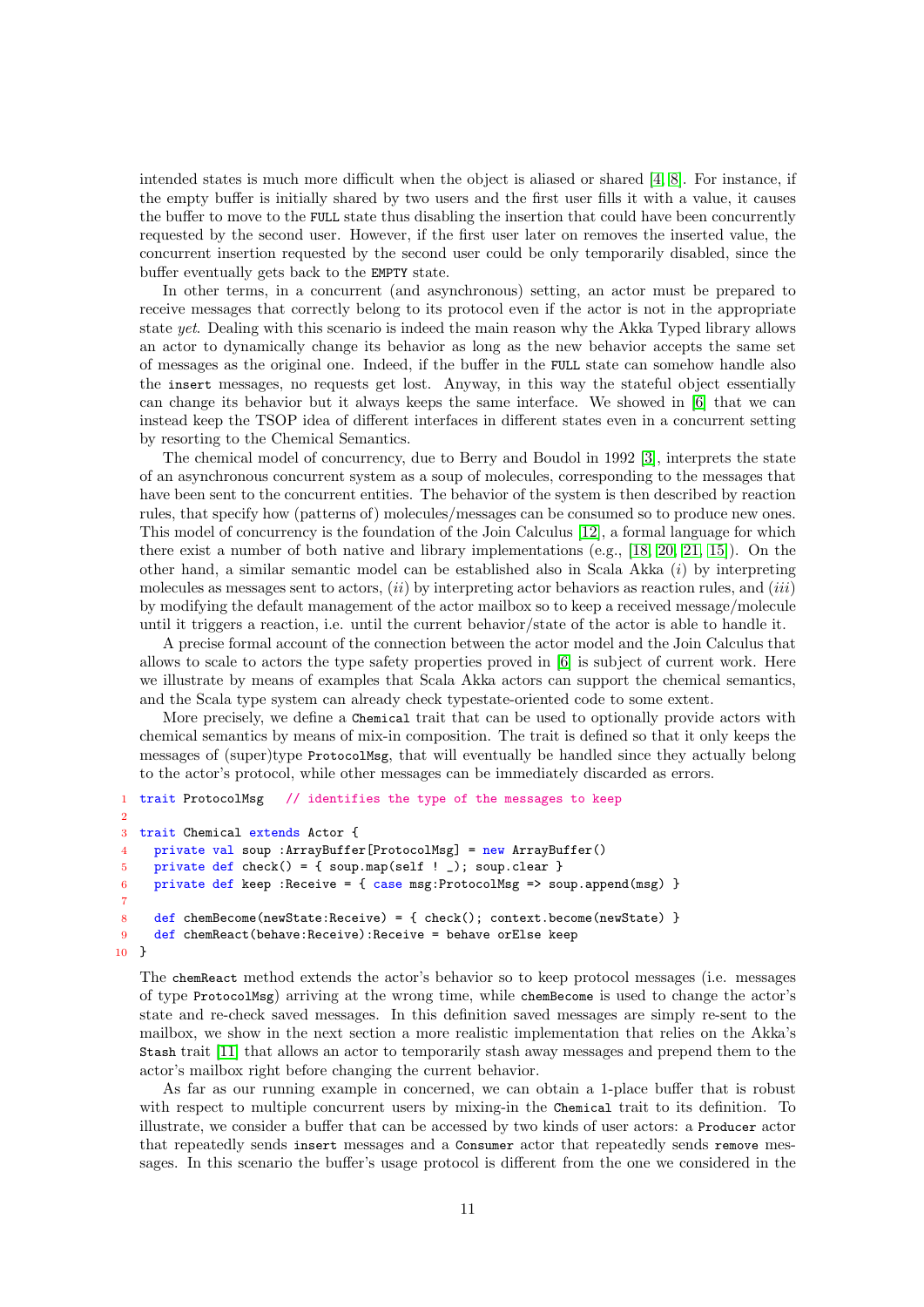previous sections: while the buffer still switches between the states EMPTY and FULL, now each user is aware of a single, fixed buffer interface, i.e., the Producer relies just on the ProduceInt interface to send insert messages, while the Consumer is aware just of the ConsumeInt interface. Accordingly, in the typed encoding of the new buffer's protocol, the type of the continuation references must be adapted: after sending an insert message a Producer will get a continuation of type TypedRef[ProduceInt], while the Consumer will obtain a continuation of type TypedRef[ConsumeInt] as a result of a remove message. We show below the code corresponding to the explicit passing of continuations (cf. section 2.3), while the integration of the chemical semantics with the continuation monad is postponed to the next section.

```
1 trait BufferInterf extends ProtocolMsg // chemical molecules
2 trait ProduceInt extends BufferInterf
3 trait ConsumeInt extends BufferInterf
4
5 case class insert[T](value:T, replyTo:ActorRef) extends ProduceInt
6 case class remove(replyTo:ActorRef) extends ConsumeInt
7 case class insertReply(o:TypedRef[ProduceInt])
8 case class removeReply[T](v:T,o:TypedRef[ConsumeInt])
9
10 class Buffer[T] extends Actor with Chemical {
11 def EMPTY:Receive = chemReact {
12 case insert(x:T,r) => chemBecome(FULL(x))
13 13 r ! insertReply(new TypedRef[ProduceInt](self))
14 }
15 def FULL(x:T): Receive = chem React {
16 case remove(r) => chemBecome(EMPTY)
17 r ! removeReply(x, new TypedRef[ConsumeInt](self))
18 }
19 def receive = EMPTY
20 }
21
22 class Producer(buffer:TypedRef[ProduceInt]) extends Actor {
23 buffer tyTell insert(0, self)
24 def sent(v:Int) : Receive = {
25 case insertReply(o) => o tyTell insert(v+10,self) //remove(self) would not compile
26 context.become(sent(v+10))
27 }
28 def receive = sent(0)
29 }
30
31 class Consumer(buffer: TypedRef[ConsumeInt]) extends Actor {
32 buffer tyTell remove(self)
33 def receive: Receive = {
34 case removeReply(x,o)=> o tyTell remove(self)
35 }
36 }
37
38 val s = ActorSystem()
39 val bufferUntyped = s.actorOf(Props(new Buffer[Int]),"buffer")
  val buffer = new TypedRef[BufferInterf](bufferUntyped) //use contravariance of TypedRef[-T]
41 val producer1 = s.actorOf(Props(new Producer(buffer)))
42 val consumer1 = s.actorOf(Props(new Consumer(buffer)))
43 val consumer2 = s.actorOf(Props(new Consumer(buffer)))
```
The program above spawns one producer and two consumers accessing the same 1-place buffer. Because of nondeterminism it is unreasonable to expect that the buffer receives alternated messages insert and remove. Thanks to its chemical semantics, however, it is guaranteed that the buffer handles the messages in the correct sequence. Interestingly, the definition of the new class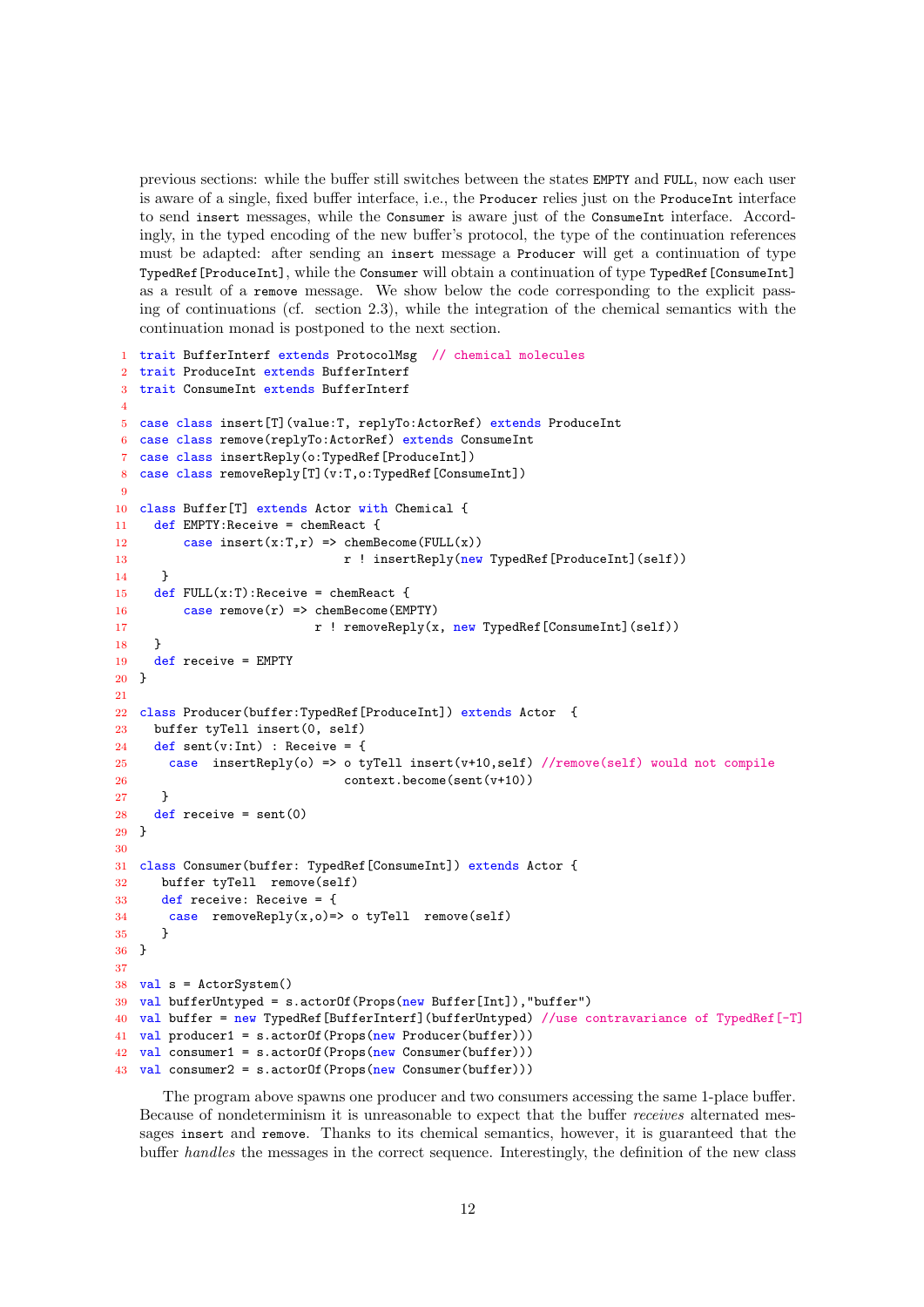Buffer is identical to the previous ones but for the usage of chemReact and chemBecome methods introduced by the Chemical mix-in. Therefore, we have that with a simple mix-in the clean TSOP definition mentioning only the intended messages at the intended states is actually robust in a fully concurrent context.

We finally remark that in lines  $41-43$  above we relied on the contravariance of the type parameter of the class TypedRef[-T]: indeed, the buffer reference, which is of type TypedRef[BufferInterf], is passed as a parameter to the Producer, resp. Consumer, constructor which instead expects a parameter of super-type TypedRef[ProduceInt], resp. TypedRef[ConsumeInt].

#### 2.5.1 Chemical semantics with the Continuation monad

For the sake of completeness we rephrase the code above to show the integration of the chemical semantics with the Continuation monad. In particular, the Chemical trait is implemented by means of the Stash trait and it is modified (line 5) to keep the specific kind of messages that in this scenario will be sent to an Actor, that is pairs  $(m, p)$  where m is the actual message and p is the promise instance to be filled upon message handling.

The rest of the code is straightforward: the buffer protocol is declared in the companion object and the Buffer class mixes-in the Chemical trait and defines the actor in a typestate-oriented style. Finally, the Producer and Consumer classes define user actors by means of the for-notation.

```
1 trait ProtocolMsg
\overline{2}3 trait Chemical extends Actor with Stash {
4 private def check() = { unstashAll() }
5 private def keep:Receive = { case (m:ProtocolMsg,p) => stash() }
6
7 def chemBecome(newState:Receive) = { check(); context.become(newState) }
8 def chemReact(behave:Receive):Receive = behave orElse keep
9 }
10
11 object Buffer { // protocol for a buffer with concurrent producers and consumers
12 def protocol : BufferInterf => Continuation = {
13 case insert(v) => new Continuation {
14 type T= ProduceInt
15 val p=Promise[ProtRef[ProduceInt]]
16 val f=p.future
17 }
18 case remove() => new Continuation {
19 type T=ConsumeInt
20 val p=Promise[ProtRef[ConsumeInt]]
21 val f=p.future
22 }
23 }
24 def afterInsert[U](o:ProtRef[U]):ProtRef[ProduceInt] = o.asInstanceOf[ProtRef[ProduceInt]]
25 def afterRemove[U](o:ProtRef[U]):ProtRef[ConsumeInt] = o.asInstanceOf[ProtRef[ConsumeInt]]
26 }
27
28 class Buffer extends Actor with Chemical{
29 def EMPTY :Receive = chemReact {
30 case (insert(x),p:Promise[ProtRef[ProduceInt]]) =>
31 chemBecome(FULL(x))
32 p success new ProtRef[ProduceInt](self,Buffer.protocol)
33 }
34 def FULL(x:Int): Receive = chemReact {
35 case (remove(),p:Promise[ProtRef[ConsumeInt]]) =>
36 chemBecome(EMPTY)
37 p success new ProtRef[ConsumeInt](self,Buffer.protocol)
38 }
```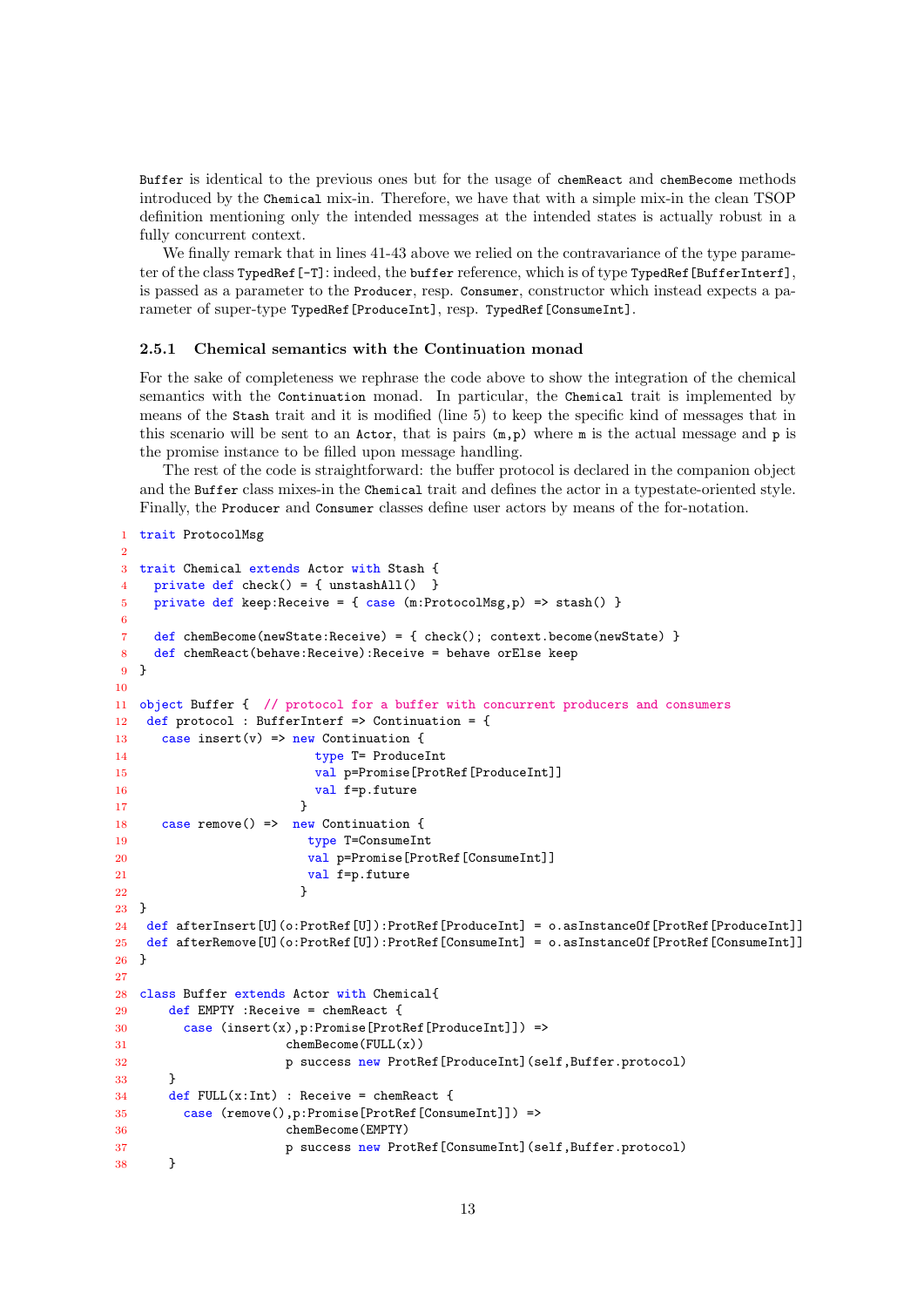```
39 def receive = EMPTY
40 }
41
42 class Producer(buffer:ProtRef[ProduceInt]) extends Actor {
43 for { o <- buffer tyTell insert(0)
44 o <- Buffer.afterInsert(o) tyTell insert(10)
45 o <- Buffer.afterInsert(o) tyTell insert(20)
46 o <- Buffer.afterInsert(o) tyTell insert(30)
47 o <- Buffer.afterInsert(o) tyTell insert(40)
48 } yield println("End Producer")
49
50 def receive = PartialFunction.empty
51 }
52
53 class Consumer(buffer:ProtRef[ConsumeInt]) extends Actor{
54 for { o <- buffer tyTell remove()
55 o <- Buffer.afterRemove(o) tyTell remove()
56 o <- Buffer.afterRemove(o) tyTell remove()
57 o <- Buffer.afterRemove(o) tyTell remove()
58 } yield println("End Consumer")
59
60 def receive = PartialFunction.empty
61 }
62
63 val s = ActorSystem()
64 val bufferUntyped = s.actorOf(Props(new Buffer), "buffer")
65 val buffer = new ProtRef[BufferInterf](bufferUntyped,Buffer.protocol) //use contravariance
66 val producer = s.actorOf(Props(new Producer(buffer)))
67 val consumer = s.actorOf(Props(new Consumer(buffer)))
```
### 3 Bookshop Server

In this section we address a more complex example, showing that our solution for typestateoriented actor programming is effective even with more complex protocols. More precisely, we consider an example coming from the literature about session types, i.e. the Bookshop Server (cf. [\[14\]](#page-17-13)). A client accessing the server initially adds a number of items to the shopping basket, then asks for the checkout and sends information about the credit card and the shipping. The bookshop protocol is defined by the recursive session type  $\text{Shop} = \< add:?Book.Shop, checkout:?Card.?Address.end>,$ which essentially corresponds to the TSOP protocol defined by the following FSM:



In order to define this protocol in terms of Scala types, we first choose the names of the five possible states and the corresponding interfaces (lines 2-6 and 8-12). State transitions are then encoded in the Shop companion object (lines 15-41). Since the bookshop can be accessed by multiple concurrent users, we need to decide a serving policy. Initially we let the bookshop completely serve one user at a time, and we rely on the chemical semantics to keep initial requests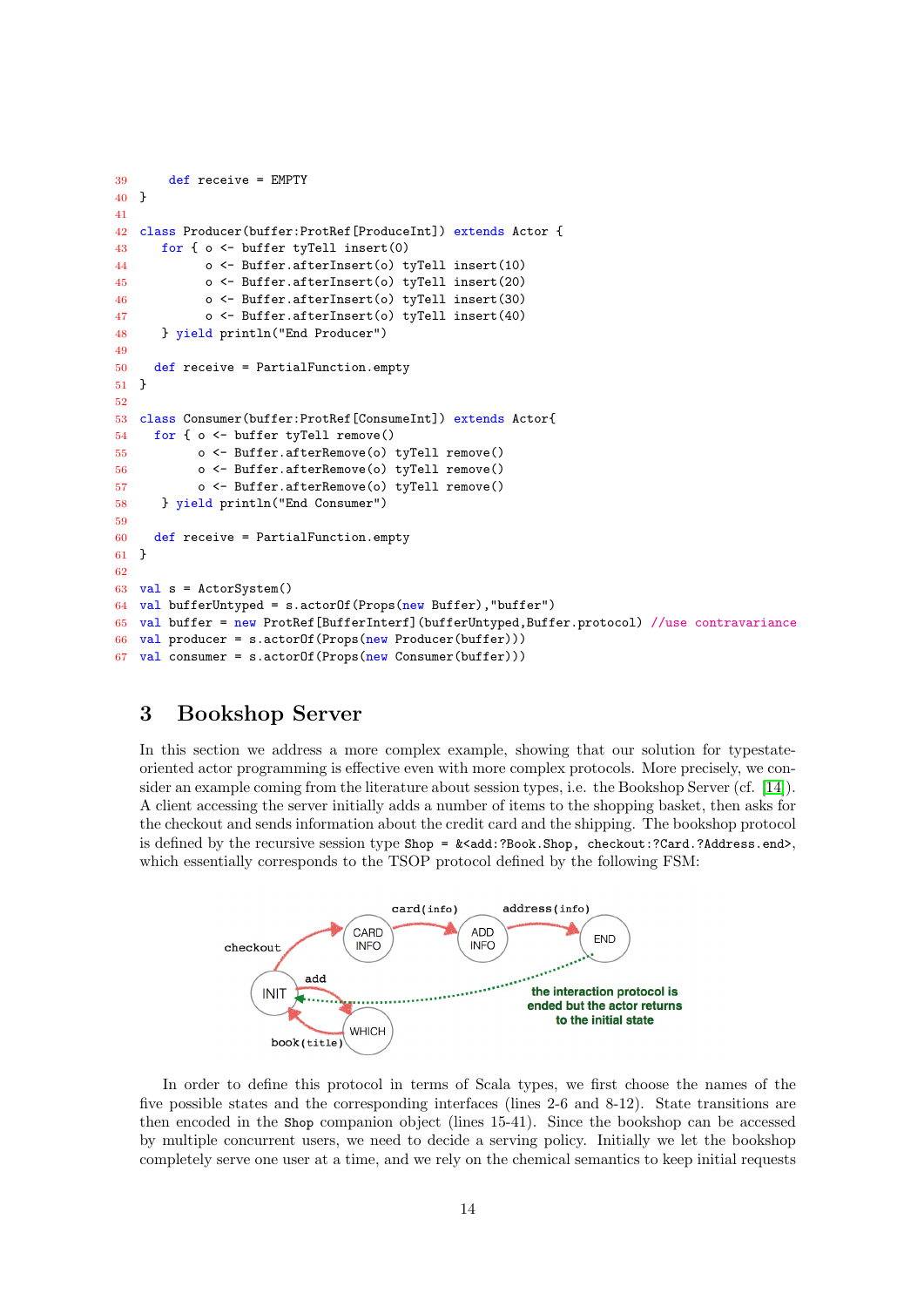that may concurrently arrive from a user while serving another one. Therefore, we tag with type ProtocolMsg only the initial message add (line 8). We will later discuss other choices that allow a greater degree of concurrency.

```
1 trait ShopInterface
2 trait InitInterf extends ShopInterface // with ProtocolMsg
3 trait WhichInterf extends ShopInterface
4 trait CInfoInterf extends ShopInterface
5 trait AddInfoInterf extends ShopInterface
6 trait EndInterf extends ShopInterface
7
8 case class add(name:String) extends InitInterf with ProtocolMsg
9 case class checkout(name:String) extends InitInterf
10 case class book(name:String,b:String) extends WhichInterf
11 case class card(name:String,cardNum:String) extends CInfoInterf
12 case class address(name:String,add:String) extends AddInfoInterf
13
14 object Shop {
15 def protocol :ShopInterface => Continuation = {
16 case add(n) \Rightarrow new Continuation {
17 type T=WhichInterf
18 val p=Promise[ProtRef[WhichInterf]]
19 val f=p.future
20 }
21 case checkout (n) => new Continuation {
22 type T= CInfoInterf
23 val p=Promise[ProtRef[CInfoInterf]]
24 val f=p.future
25 }
26 case book(n,b) => new Continuation {
27 type T=InitInterf
28 val p=Promise[ProtRef[InitInterf]]
29 val f=p.future
30 }
31 case card(n,cn) => new Continuation {
32 type T=AddInfoInterf
33 val p = Promise[ProtRef[AddInfoInterf]]
34 val f=p.future
35 }
36 case address(n,add) => new Continuation {
37 type T=EndInterf
38 val p=Promise[ProtRef[EndInterf]]
39 val f=p.future
40 }
41 }
42 def afterAdd[U](o:ProtRef[U]):ProtRef[WhichInterf] = o.asInstanceOf[ProtRef[WhichInterf]]
43 def afterCo[U](o:ProtRef[U]):ProtRef[CInfoInterf] = o.asInstanceOf[ProtRef[CInfoInterf]]
44 def afterBook[U](o:ProtRef[U]):ProtRef[InitInterf] = o.asInstanceOf[ProtRef[InitInterf]]
45 def afterCard[U](o:ProtRef[U]):ProtRef[AddInfoInterf]=o.asInstanceOf[ProtRef[AddInfoInterf]]
46 def afterAddress[U](o:ProtRef[U]):ProtRef[EndInterf] = o.asInstanceOf[ProtRef[EndInterf]]
47 }
48
49 class Shop extends Actor with Chemical {
50 private val shopBasket:Map[String,String] = Map[String,String]()
51
52 def INIT:Receive = chemReact {
53 case (add(n),p:Promise[ProtRef[WhichInterf]]) => println(n+" please chose a book")
54 p success new ProtRef[WhichInterf](self,Shop.protocol)
55 context.become(WHICH)
```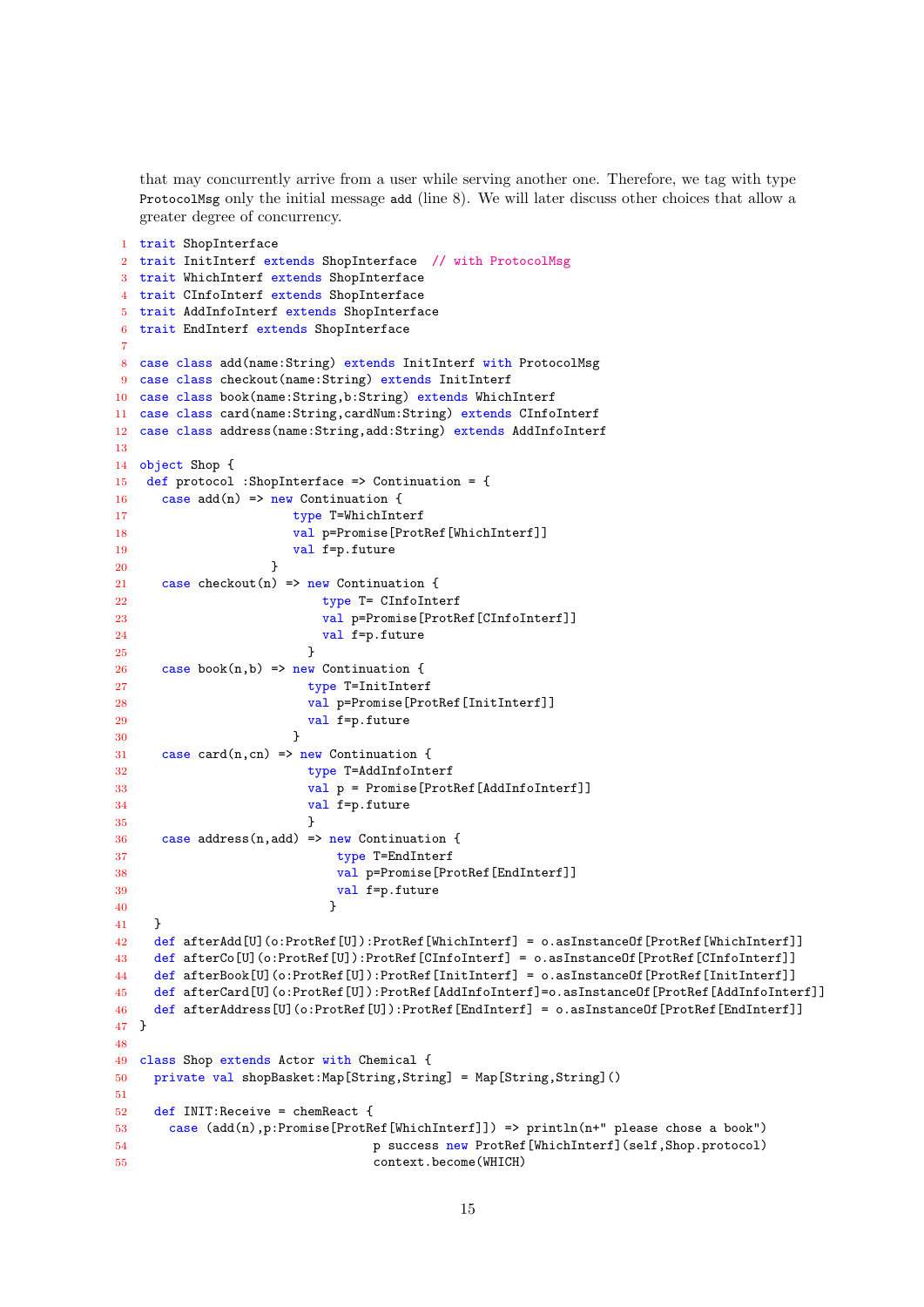```
56
57 case (checkout(n),p:Promise[ProtRef[CInfoInterf]]) => println("start payment for "+n)
58 p success new ProtRef[CInfoInterf](self,Shop.protocol)
59 context.become(CINFO)
60 }
61
62 def WHICH : Receive = chemReact {
63 case (book(n,b),p:Promise[ProtRef[InitInterf]]) => println(b+"put in the basket of "+n)
64 if(shopBasket.contains(n)) shopBasket(n) += (" "+b)65 else shopBasket += (n->b)
66 p success new ProtRef[InitInterf](self,Shop.protocol)
67 context.become(INIT) // ensures that the current user
68 // completes the shopping without interleaving other users
69 // or use chemBecome(INIT) to RECHECK SOUP!
70 }
71
72 def CINFO :Receive = chemReact {
73 case (card(n,c),p:Promise[ProtRef[AddInfoInterf]]) => println("using card n."+c+"of "+n)
74 p success new ProtRef[AddInfoInterf](self,Shop.protocol)
75 context.become(ADDINFO)
76 }
77
78 def ADDINFO :Receive = chemReact {
79 case (address(n,a),p:Promise[ProtRef[EndInterf]])=>
80 println("shipping "+shopBasket(n)+" to "+n+" in "+a)
81 shopBasket.remove(n)
82 p success new ProtRef[EndInterf](self,Shop.protocol)
83 chemBecome(INIT) // rechecks the soup searching for
84 // another client to serve
85 }
86
87 def receive = INIT
88 }
```
Notice that the Shop actor is defined as a stateful object with four different behaviors, each one handling only the messages expected to be received in the corresponding state. The additional state END appearing in the public protocol is only used by the users: indeed, at the end of the interaction, the users receive a continuation of type ProtRef[EndInterf] (line 82) that ensures that no further message can be sent to the Shop actor since EndInterf corresponds to the shop's empty interface.

Every shop's behavior calls the chemReact method to keep add messages that might arrive at any moment from a user different form the one that is currently served. On the other hand, the chemBecome method is called only in line 83 at the end of the interaction with the current user. Indeed, while context.become simply changes the actor's state/behavior, the chemBecome method also re-sends the saved add messages so that they can be eventually handled.

In order to increase the throughput of the server, we can let the bookshop interleave the shopping phases and the checkout phases of different users. More precisely, each time the shop gets back to state INIT, it can start serving the shopping or the checkout of another actor. To change the policy in this way it is sufficient to  $(i)$  collect in the chemical soup both the add and checkout messages, that is to tag with type ProtcolMsg the entire InitInterf interface (line ), and *(ii)* allows a recheck of the saved messages each time the shop enters the INIT state, which means using chemBecome instead of context.become in line 67.

We conclude by showing the code of a program that spawns a bookshop and three users that buy a couple of books each:

1 class User(shop:ProtRef[InitInterf], name:String,info:Map[String,String]) extends Actor { for {

```
3 o <- shop tyTell add(name)
```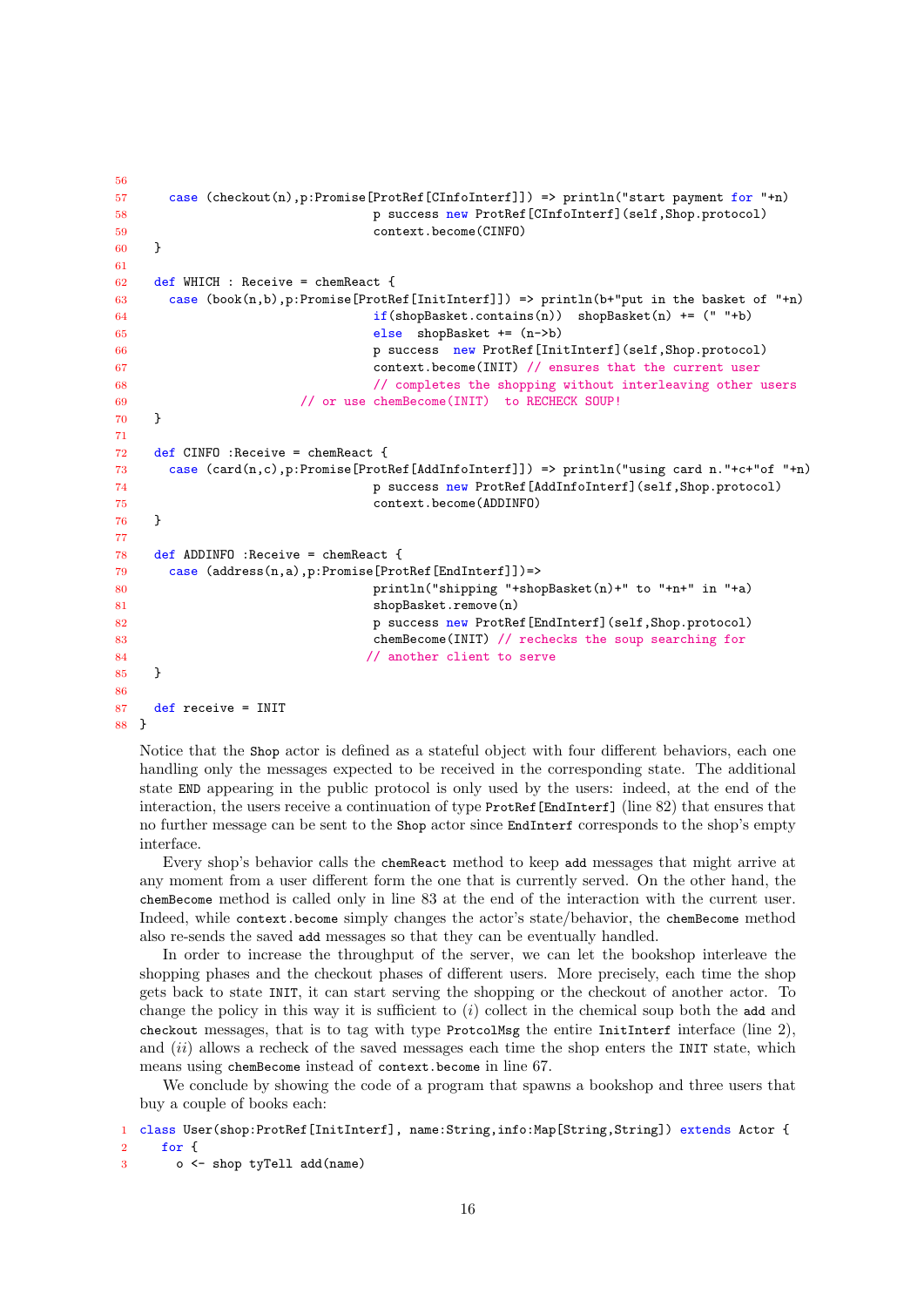```
4 o <- Shop.afterAdd(o) tyTell book(name,info("book1"))
5 o <- Shop.afterBook(o) tyTell add(name)
6 o <- Shop.afterAdd(o) tyTell book(name,info("book2"))
7 o <- Shop.afterBook(o) tyTell checkout(name)
8 o <- Shop.afterCo(o) tyTell card(name,info("cc"))
9 // Shop.afterCo(o) tyTell address(...) shipping without paying does not compile!
10 o <- Shop.afterCard(o) tyTell address(name,info("addr"))
11 } yield println(name+" ended shopping")
12
13 def receive=PartialFunction.empty
14 }
15
16 val s = ActorSystem()
17 val untypedShop = s.actorOf(Props(new Shop),"shop")
18 val shop = new ProtRef[InitInterf](untypedShop,Shop.protocol)
19
20 val infoM1=Map("book1"->"Pride and Prejudice","book2"->"Odissea","cc" ->"1234","addr"->"Padua")
21 val infoM2=Map("book1"-> "Ben Hur", "book2"->"Pinocchio","cc" ->"1212", "addr" -> "Venice")
22 val infoM3=Map( "book1"-> "Java8", "book2"->"Scala","cc" ->"8888", "addr" -> "NewYork")
23 val user1 = s.actorOf(Props(new User(shop,"Mary",infoM1)))
24 val user2 = s.actorOf(Props(new User(shop,"Jane",infoM2)))
25 val user3 = s.actorOf(Props(new User(shop,"Alice",infoM3)))
```
Notice that in this code any attempt at sending an address message just after the message checkout without sending the credit card number, results in a type safety error. Indeed, the reference Shop.afterCo(o) in line 8 has type ProtRef[CInfoInterf], hence it only accepts card messages. On the other hand, this typing can only prevent wrong message sends but cannot guarantee that intended messages will be actually sent. For instance, a user which starts the interaction with the bookshop but never sends the final address message would satisfy the compiler even if it would leave the shop in an intermediate state. The full behavioral typing we studied in [\[6\]](#page-17-3) captures these issues byt it requires linear types, which are not available in the standard Scala compiler.

### 4 Conclusions

The aim of the TSOP approach is opposite to that of defensive programming: instead of adding code to the stateful object to protect it from wrong accesses, it checks the user code and statically marks the wrong accesses as untyped actions. We illustrated by means of examples that Scala Akka effectively supports typestate-oriented actor programming. An actor can be defined as a stateful object by letting states correspond to actor behaviors that possibly handle different sets of messages. Then, a dynamic change of behavior corresponds to a change of actor's interface. Moreover, by fully encoding stateful protocols into typed expressions, we can let the Scala compiler check that the actor will only handle intended messages at the intended times. Nevertheless, a fair amount of defensive programming is still needed since static detection of violations of protocol obligations (e.g., ensuring that an intended message is eventually sent) requires the verification of linear properties that are currenlty beyond the expressive power of the Scala type system. Moreover, the integration of TSOP with the fault tolerance properties required in distributed actor systems is still an open research issue.

We conclude observing that even if TSOP enables the coordination of concurrent entities, it certainly does not solve the general problem. Indeed a protocol-oriented programming paradigm requires more than a single conceptual model and suitable abstractions and programming patterns can only emerge as a productive integration of different techniques, both at the high level (i.e, techniques to express and verify coordination properties) and at the lower level (i.e., language abstractions, performace and scalability issues).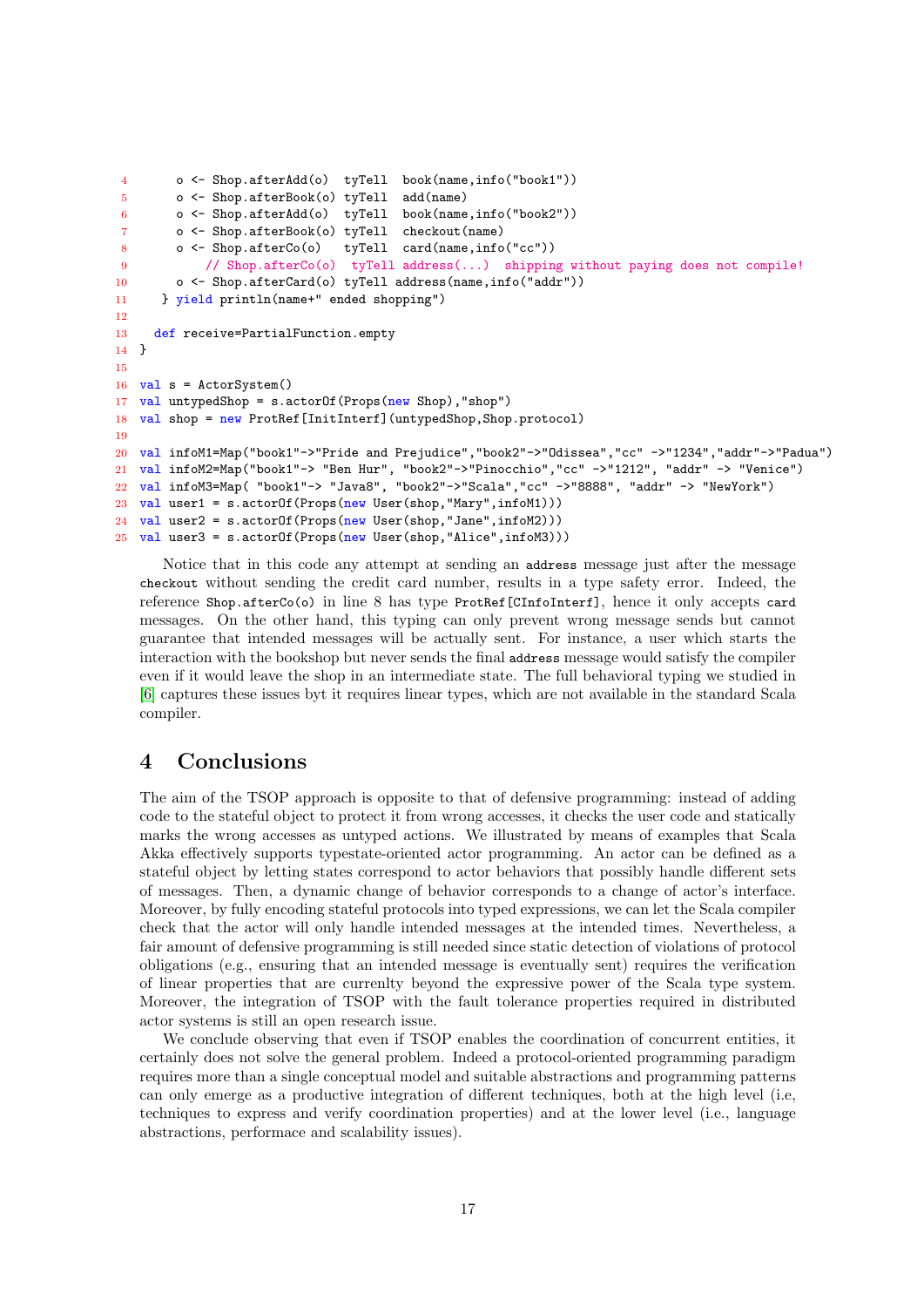## Ackwoledgments

We thank the passionate people of Scala by the Lagoon, the Venice area Scala user group, for the insightful comments and the stimulating discussions.

### References

- <span id="page-17-6"></span>[1] Gul Agha. Actors: A Model of Concurrent Computation in Distributed Systems. MIT Press, Cambridge, MA, USA, 1986.
- <span id="page-17-1"></span>[2] Jonathan Aldrich, Joshua Sunshine, Darpan Saini, and Zachary Sparks. Typestate-oriented programming. In Proceedings of the 24th ACM SIGPLAN Conference Companion on Object-Oriented Programming, Systems, Languages, and Applications (OOPSLA'09), pages 1015– 1022. ACM, 2009.
- <span id="page-17-11"></span>[3] Gérard Berry and Gérard Boudol. The chemical abstract machine. *Theoretical Compututer* Science, 96(1):217–248, 1992.
- <span id="page-17-9"></span>[4] Kevin Bierhoff and Jonathan Aldrich. Modular typestate checking of aliased objects. In Proceedings of the 22nd Annual ACM SIGPLAN Conference on Object-Oriented Programming Systems and Applications (OOPSLA'07), pages 301–320. ACM, 2007.
- <span id="page-17-8"></span>[5] Giulia Brusaferro. Un calcolo formale per gli attori Scala Akka e i loro tipi. Thesis of the MS Degree in Computer Science under the supervision of S. Crafa. Università di Padova, Italy. PaduaThesis n.52659. http://tesi.cab.unipd.it/52659/, 2016.
- <span id="page-17-3"></span>[6] Silvia Crafa and Luca Padovani. The Chemical Approach to Typestate-Oriented Programming. In Proceedings of the ACM International Conference on Object-Oriented Programming, Systems, Languages, and Applications (OOPSLA'15), volume 50 of ACM SIGPLAN Notices, pages 917–934. ACM, 2015.
- <span id="page-17-5"></span>[7] Silvia Crafa and Luca Padovani. The chemical approach to typestate-oriented programming. 2016. Submitted to journal poblication.
- <span id="page-17-10"></span>[8] Ferruccio Damiani, Elena Giachino, Paola Giannini, and Sophia Drossopoulou. A type safe state abstraction for coordination in Java-like languages. Acta Informatica, 45(7-8):479–536, 2008.
- <span id="page-17-0"></span>[9] Robert DeLine and Manuel Fähndrich. Typestates for objects. In Proceedings of the 18th European Conference on Object-Oriented Programming (ECOOP'04), LNCS 3086, pages 465– 490. Springer, 2004.
- <span id="page-17-7"></span>[10] Akka Documentation. Akka Typed. http://doc.akka.io/docs/akka/2.4.7/scala/typed.html.
- <span id="page-17-12"></span>[11] Akka Documentation. Stash trait. http://doc.akka.io/docs/akka/current/scala/ actors.html#Stash .
- <span id="page-17-4"></span>[12] Cédric Fournet and Georges Gonthier. The reflexive CHAM and the join-calculus. In Proceedings of the 23rd ACM SIGPLAN-SIGACT Symposium on Principles of Programming Languages (POPL'96), pages 372–385. ACM, 1996.
- <span id="page-17-2"></span>[13] Ronald Garcia, Eric Tanter, Roger Wolff, and Jonathan Aldrich. Foundations of typestate- ´ oriented programming. ACM Transactions on Programming Languages and Systems, 36(4):12, 2014.
- <span id="page-17-13"></span>[14] Simon J. Gay and Vasco Thudichum Vasconcelos. Linear type theory for asynchronous session types. Journal of Functional Programming, 20(1):19–50, 2010.